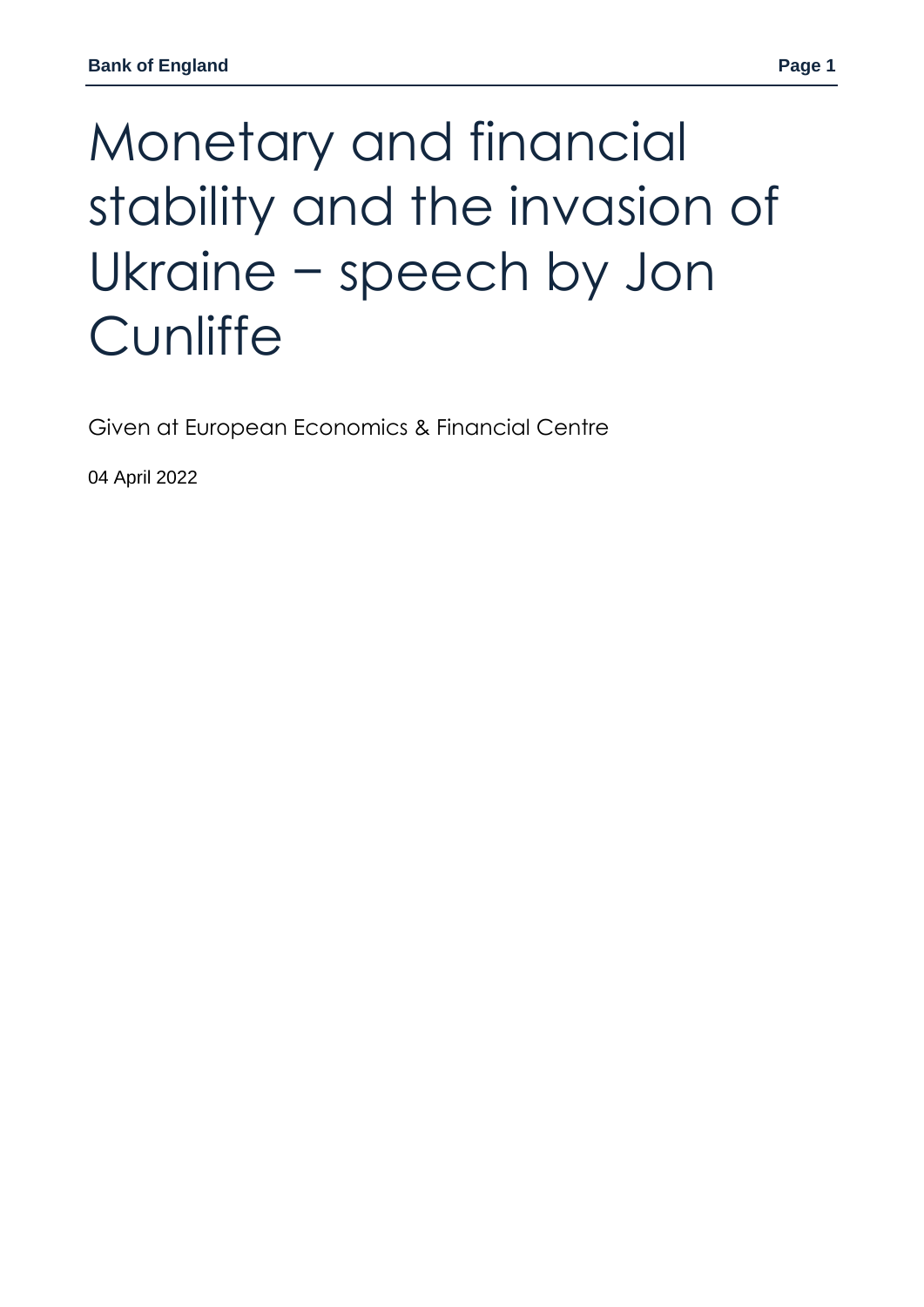## **Speech**

Over the past 2 years, the UK has seen three economic and financial shocks: the final stage of Brexit, the Covid pandemic and most recently, the Russian invasion of Ukraine, which the Bank of England has made clear it condemns.<sup>1</sup>

I want to talk today about the impact on the UK economy and on UK financial stability of the last of these. We do not of course know the outcome of Russia's aggression in Ukraine; there are many courses the conflict could take. And it may be many years before we know whether this will be a structural, long lasting change in what is now essentially an integrated global economy. But I think it is possible now to see at least some of the channels through which it is affecting the UK and broadly, the scale and direction of the impacts in the near term.

Starting points matter. The UK economy entered 2022 still affected by two major impacts of the path out of Covid – very high imported inflation, and a very tight labour market with strong pay growth.

## **Imported UK inflation**

 $\overline{a}$ 

Imported inflation has been the primary driver of the sharp increases in inflation we have seen in the UK, reflected in both goods and energy (**chart 1**). <sup>2</sup> Goods prices have risen because of supply side frictions<sup>3</sup> generated by the rapid reopening of much of the global economy, the rotation of demand from services to goods, and because of the fact that, once past the initial phase of the pandemic, demand in advanced economies was strong relative to economic activity – primarily as a result of policy support. For example, **chart 2** shows that UK household incomes did not fall as much as GDP.

The initial phase of the pandemic was disinflationary. But as economies recovered in fits and starts over the course of last year, supply, itself damaged by the pandemic, could not keep pace with demand. This has been the underlying driver of global goods prices and, until the prospect grew of a Russian invasion of Ukraine, of the rise in global energy

<sup>1</sup> My colleague at the Bank of England gave his take on these shocks in a recent speech **[\(Ramsden 2022\)](https://www.bankofengland.co.uk/-/media/boe/files/speech/2022/shocks-uncertainty-and-the-monetary-policy-response-speech-by-dave-ramsden.pdf?la=en&hash=32E2AF9FE31CDF8963E8F81F72886517FD1124F6).** 2 Externally-generated inflation – linked to global export prices and the exchange rate – have been important drivers of UK inflation historically. See **[Forbes et al. \(2017\)](https://www.bankofengland.co.uk/external-mpc-discussion-paper/2017/a-trendy-approach-to-uk-inflation-dynamics)** for a discussion. See **[Panetta \(2022\)](https://www.ecb.europa.eu/press/key/date/2022/html/ecb.sp220228~2ce9f09429.en.html)** for a discussion of the Euro Area, which is currently facing very similar developments to the UK. 3 The New York Fed's **[global supply chain index](https://libertystreeteconomics.newyorkfed.org/2022/03/global-supply-chain-pressure-index-march-2022-update/)** shows that supply frictions are still high, although they have begun to ease. Much of the increase in global goods demand has been driven by the US.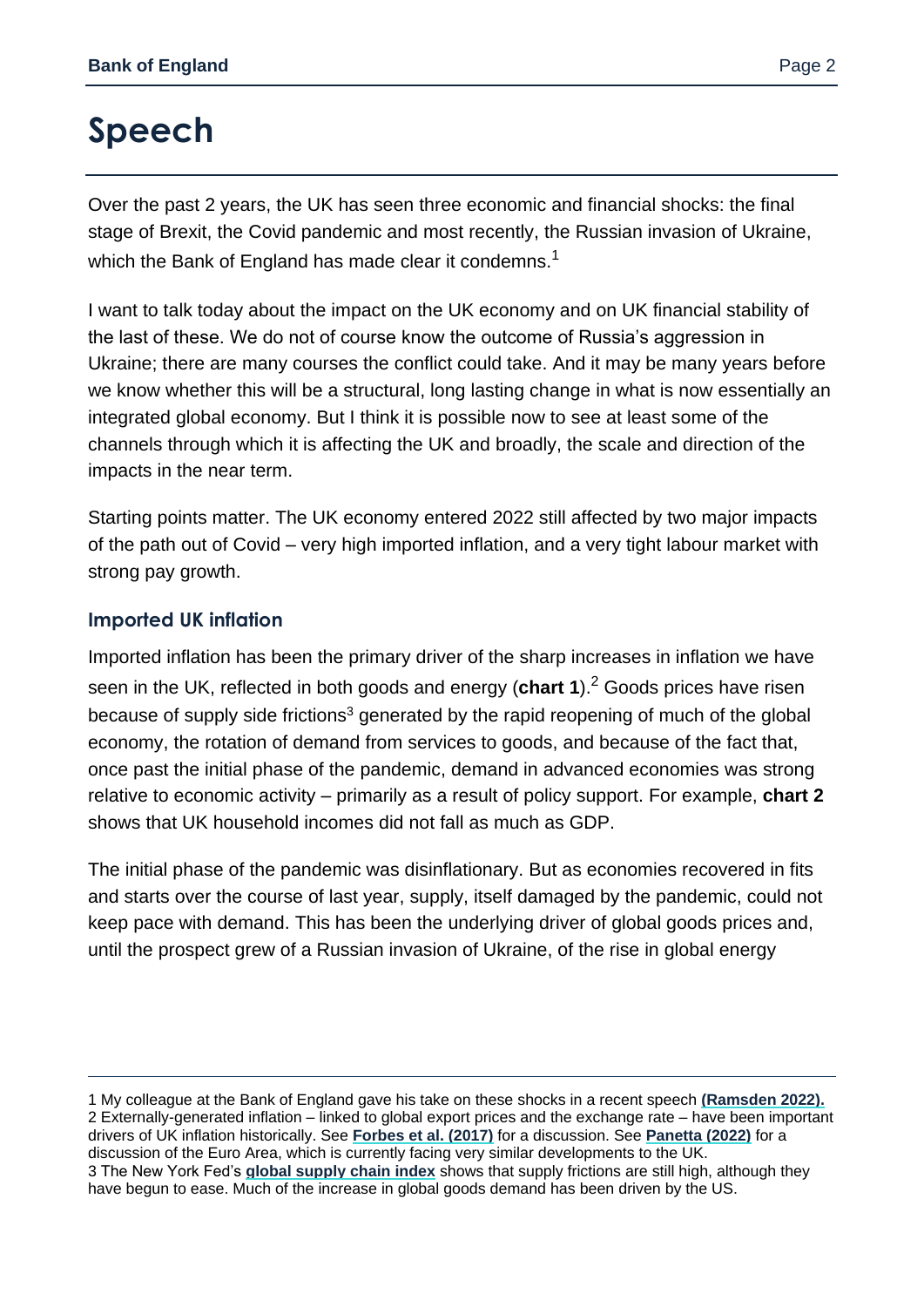prices. Over half of the shortfall in European gas storage in 2021 was accounted for by higher LNG demand in Asia.<sup>4</sup>

UK goods prices, including food and energy, are now considerably above their pre-Covid trend and inflation is high (**chart 3**). Services prices, which better reflect domestic costs<sup>5</sup>, have still to regain their pre-Covid trend. Services inflation has risen but is currently at 3.5%, which is only slightly above its long-run average.

## **The UK labour market**

 $\overline{a}$ 

The domestic labour market has also been buffeted by large changes in supply and demand as we have emerged from the pandemic.

Labour supply has been hit by a drop in participation in the labour force and lower net migration. There has been little recovery of participation in the UK, in spite of the recovery in economic activity and employment (**chart 4**). It is still around 1% (around 350,000 people) below its pre-Covid level. It is possible that some of this weakness will prove to be structural rather than cyclical, the result of changes in work and life preferences as a result of the pandemic.

Lower participation has been compounded by lower migration either as a result of the pandemic or Brexit. It is difficult to be precise about the impact of either or how temporary the effect will prove to be. Migration data over the past two years are unreliable given the disruption of the pandemic. $6$  But we can probably get an indication of the scale and direction of travel from experimental statistics, which suggest that net migration to the UK fell to around 35,000 in 2020, compared to more than 250,000 in 2019.<sup>7</sup>

On the demand side there is evidence that the pandemic increased the demand for labour in some sectors, particularly health. The number of employees on payrolls is now some 700,000 higher than before Covid, half of which are in health, social work, education or public administration.<sup>8</sup> Some of this reflects a shift away from self-employment. But some of this demand might be expected to wane as we move away from the pandemic. Indeed,

<sup>4</sup> The increase in European gas prices before the invasion has been linked to a few other supply-side factors. This includes a reduction in domestic European production and lower pipeline flows from Russia as they responded to cold weather by filling up their own storage and only meeting pre-agreed contracts with Europe.

<sup>5</sup> Goods prices have an average import intensity of around 34%, whilst services prices have an average import intensity of just 11%.

 $6$  The International Passenger Survey – historically the most important source of information on international migration for the UK – was **[suspended](https://www.ons.gov.uk/news/statementsandletters/theimpactofsuspendingtheinternationalpassengersurveyonuktradeandoverseastravelandtourismstatistics)** in March 2020 because of the pandemic.

<sup>7</sup> According to these **[experimental statistics](https://www.ons.gov.uk/peoplepopulationandcommunity/populationandmigration/internationalmigration/bulletins/longterminternationalmigrationprovisional/yearendingdecember2020#measuring-the-data)**, net migration from the EU turned negative in 2020.

<sup>&</sup>lt;sup>8</sup> Health and social work on its own accounts for an increase of 220,000 employees since before Covid.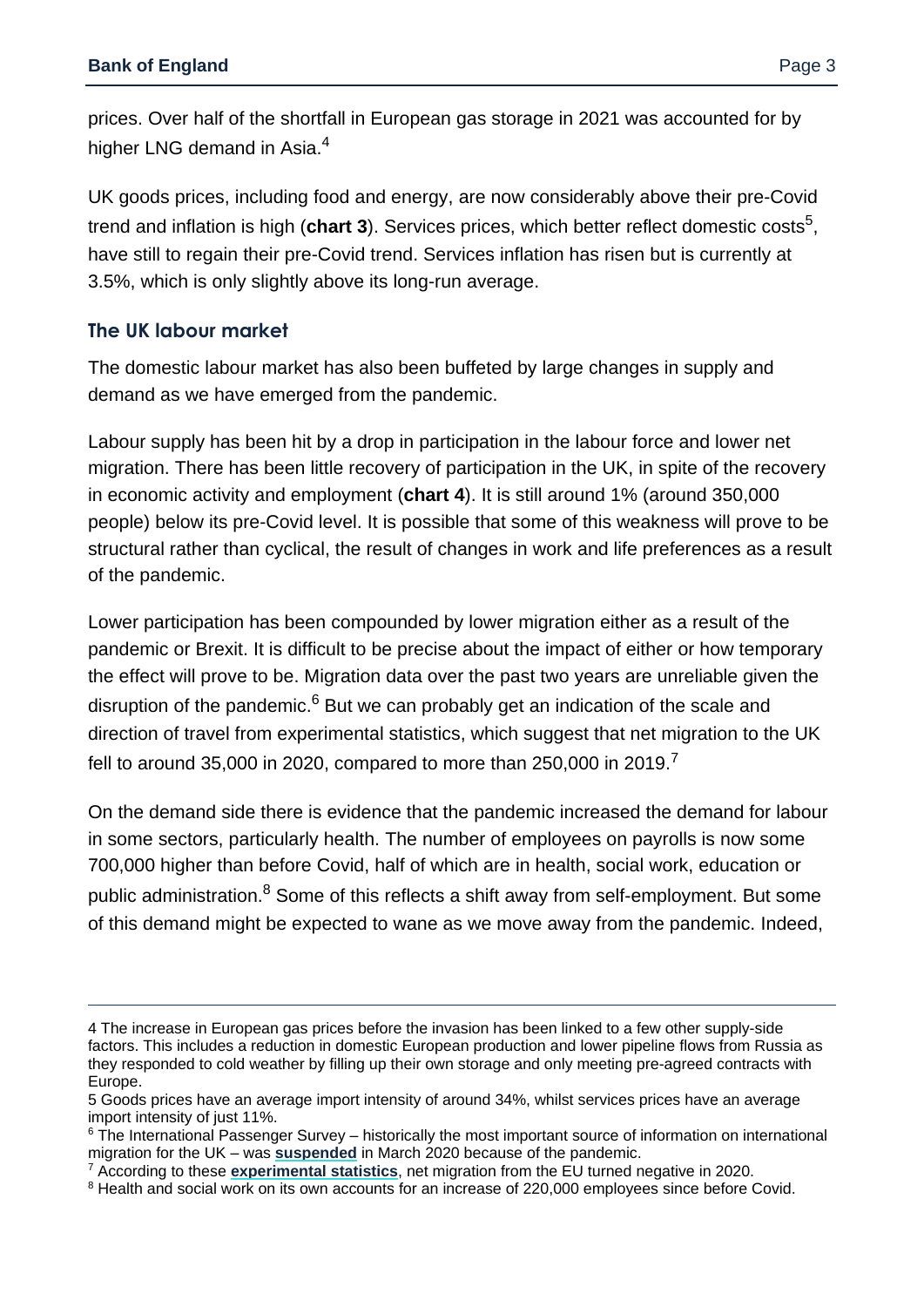$\overline{a}$ 

the number of workforce jobs in health and social work began to decline in the final quarter of 2021.

Interestingly, and perhaps because of policy support, the pandemic and associated economic impacts have not led to some of the scarring impacts that were forecast at the outset. Unemployment, including longer term unemployment, is low. Although vacancies have reached a record level, hiring has also been happening at a faster pace. There is no material evidence of sectoral mismatches in the labour market, which has remained highly flexible.<sup>9</sup>

Rather, what we have seen in the labour market coming out of Covid has very much been a story of weak labour supply and strong labour demand. But the effect has been powerful: the UK began the year with employment still below its pre-Covid level and GDP just above but with a record 1.3 million vacancies and an increasingly tight labour market.

This has been reflected in pay, which has been growing faster than pre pandemic rates since the final quarter of 2020. In the three months to January 2022 whole economy total pay grew at 4.8%, with private sector regular pay – perhaps a better measure of labour market strength – growing at over 4%. Our Agents' survey suggests that the majority of firms are likely to pass at least some of these increases into prices over the coming year, which will add to inflationary pressure.<sup>10</sup>

## **The Monetary Policy Committee's February forecast**

The Monetary Policy Committee (hereafter 'MPC') forecast in February 2022, which was conditioned on market interest rates at the time, was characterised by the two consequences of the pandemic that I have discussed – high imported inflation and a very tight labour market. Inflation was forecast to peak at over 7% in the second quarter of the year, driven principally but not exclusively by a gas and electricity price increase of around 50% that was confirmed on the same day as the MPC's policy decision in February.<sup>11</sup>

The resulting squeeze on household incomes later this year and into next year was forecast at around a 2% reduction in disposable income. To put that into context, it would

<sup>&</sup>lt;sup>9</sup> The rate of job to job flows has reached a level higher than at any point since before the Global Financial Crisis. Estimates of sectoral mismatch are similar to their levels before Covid.

<sup>10</sup> See the latest Bank of England Agents' **[summary of business conditions](https://www.bankofengland.co.uk/agents-summary/2021/2021-q4)** for evidence on cost pass through in practice. My colleague on the MPC also provided an in depth discussion in a recent speech (**[Mann 2022](https://www.bankofengland.co.uk/-/media/boe/files/speech/2022/on-returning-inflation-back-to-target-speech-by-catherine-l-mann.pdf?la=en&hash=F009C230DB392B806FBEC2BC0BEBD1A810750A0D)**).

 $11$  Ofgem set the energy price cap for retail customers based on 6-month ahead forward energy prices. For the **[April 2022 price cap](https://www.ofgem.gov.uk/publications/overview-4-february-2022-price-cap-decisions)** this means they took into account forward prices from August 2021 to February 2022. The next price cap in October 2022 will take into account forward prices from February 2022 to August 2022.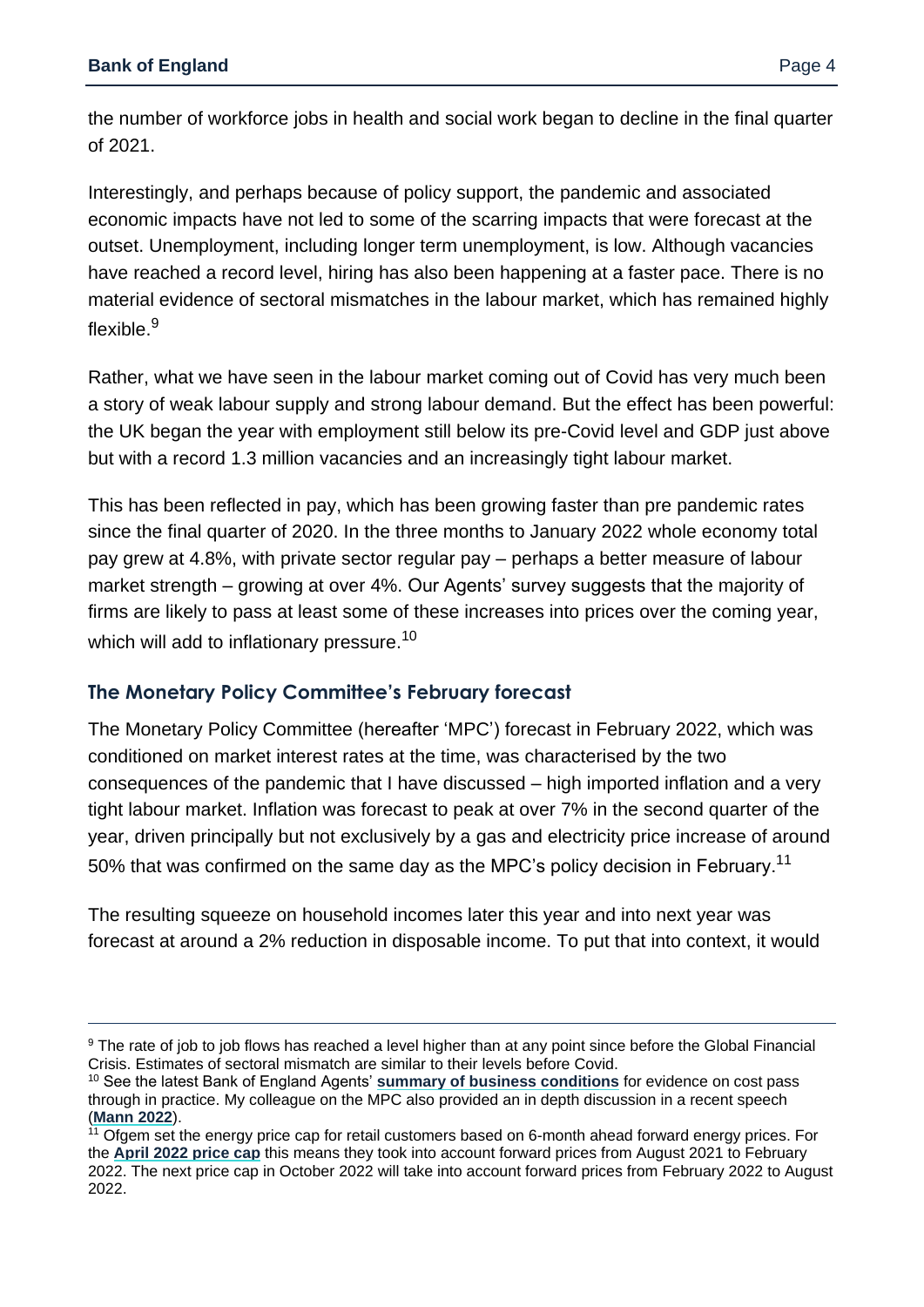be the biggest annual average reduction in household incomes for around three decades and would return the total to late-2018 levels.

The impact of higher energy prices will not be felt evenly. Energy spending accounted for around 6% of disposable income for the average UK household before Covid. For those in the bottom 10% of the income distribution it was more than double that (**chart 5**). These households have the lowest saving rates and tend to have lower stocks of savings to draw on than those with higher incomes, which limits their ability to smooth consumption.<sup>12</sup> So these households tend to cut consumption more than higher income households for a given fall in income.<sup>13</sup> These factors could amplify the hit to aggregate demand.

As a consequence of this hit to demand, growth in economic activity was forecast to fall back materially, in the second half of this year.

The rate of inflation was forecast to begin to fall back later this year and next as the increase in energy prices dropped out of the annual inflation rate and the disinflationary impact of the drop in demand took hold. Inflation ended the forecast well below target.

At the same time the labour market was forecast to remain tight in the near term with unemployment continuing to fall until the middle of this year and pay continuing to grow above 4% annually until the autumn, before the effect of the income squeeze on activity and employment kicked in to offset the pressure in the labour market.

## **The impact of Russia's invasion of Ukraine**

 $\overline{a}$ 

How then are the Russian invasion of Ukraine and the consequent economic sanctions likely to change the picture in the MPC's February forecast?

Much will depend on the course of the conflict and the evolution of sanctions. But in all probability, it will intensify and prolong the surge in inflation and tighten the squeeze on household incomes. The consequent drop in demand through household consumption and business investment will, to an extent not yet clear, be greater than we thought in February. And there are also likely to be additional impacts on the supply side of the economy.

<sup>&</sup>lt;sup>12</sup> The [Living Costs and Food Survey](https://www.ons.gov.uk/peoplepopulationandcommunity/personalandhouseholdfinances/incomeandwealth/methodologies/livingcostsandfoodsurvey) suggests that before the pandemic the top 10% of households by income saved 30% of their incomes (including mortgage principal repayment) whilst the bottom 10% were not saving anything. The **[Wealth and Assets Survey](https://www.ons.gov.uk/peoplepopulationandcommunity/personalandhouseholdfinances/debt/methodologies/wealthandassetssurveyqmi)** suggests that a typical household in the top 10% had around 8x their monthly disposable income in savings. A typical household in the bottom 10% had around 3x, or even less if we exclude retirees. During Covid more households ran down their savings in the lowest three income deciles than built them up, whilst the average household with higher incomes built up their savings, according to the **[September 2021 NMG survey](https://www.bankofengland.co.uk/statistics/research-datasets)**.

<sup>13</sup> The marginal propensity to consume out of an inflation shock reported in the **[September 2021 NMG](https://www.bankofengland.co.uk/statistics/research-datasets)  [survey](https://www.bankofengland.co.uk/statistics/research-datasets)** was over 0.8 for the bottom 10% of households by income and around 0.4 for the top 10%.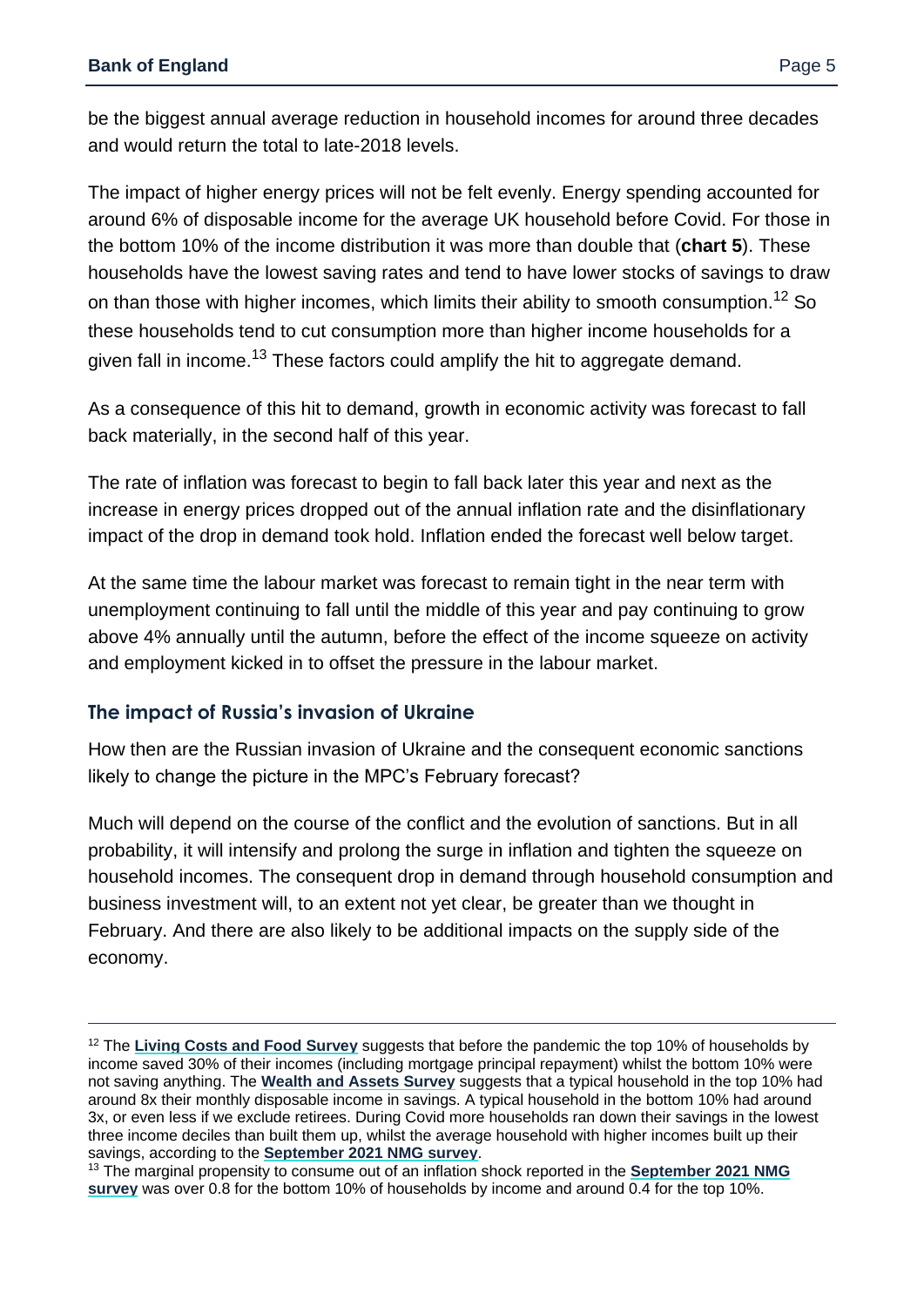$\overline{a}$ 

The impact, as we have seen over the past few months, will come primarily through commodity prices. The Russian economy itself is only a small part, around 3%, of the global economy. For UK trade, it accounts for less than 1% of the world market.<sup>14</sup> The Ukrainian economy is smaller still. Russia and Ukraine's financial links with the UK are relatively small.

But Russia accounts for a much larger share of global commodity supply. This is most apparent in energy – oil, gas and coal. It is true also for industrial metals, fertilisers and agricultural commodities. Ukraine is also a major supplier of the latter.

We have already started to see some of the effects on commodity prices, including for energy and food. Global oil prices have increased by 11% and UK wholesale gas prices have increased by 40% since the invasion (**charts 6** and **7**). <sup>15</sup> These prices have been extremely volatile, reflecting uncertainty about the course of the war and imposition of sanctions (**chart 8**). <sup>16</sup> Had I given this speech at the start of the last MPC round, the increases would have been 22% and 116% respectively. Had I given it two weeks later, when the decision was announced, they would have been 10% and 17%.

Volatile or not, however, UK wholesale gas prices have been around 40% higher on average since the invasion and this will be factored into the next setting of Ofgem's price cap. It will feed through into consumer prices in October of this year.<sup>17</sup>

It is impossible to predict with any confidence where commodity prices in general and energy prices in particular might go. Sanctions have not so far been imposed on Russia's commodity exports and Russia has not imposed any direct restrictions on delivery, though pipeline flows have been lower than in recent years.<sup>18</sup>

But commodity markets have been affected by more than the direct sanctions on Russia. The possibility of sanctions – and of Russian retaliation – has clearly driven much of the volatility in prices. Financial sanctions also appear to have had a 'chilling effect' on energy related transactions with Russia.<sup>19</sup> A discount has emerged in the price of Russian oil

<sup>&</sup>lt;sup>14</sup> This reflects the fact that Russia is less important for UK trade than its share of the world economy would imply.

<sup>&</sup>lt;sup>15</sup> Beyond oil and gas, global wheat prices have increased by more than 20% since the invasion, corn prices have increased by more than 10%. Aluminium and steel prices have also increased by more than 10%. <sup>16</sup> The New York Fed's **[oil price model](https://www.newyorkfed.org/research/policy/oil_price_dynamics_report)** attributes all of the increase in the oil price since the invasion to supply shocks. This is likely to primarily reflect developments in Russia.

<sup>&</sup>lt;sup>17</sup> In practice, Ofgem's October 2022 price cap takes into account forward prices from February 2022 to August 2022.

<sup>&</sup>lt;sup>18</sup> The UK phase-out of imports of Russian oil and the US ban on imports of Russian oil and gas are notable exceptions to this, although both countries are relatively small importers from Russia. The EU has also set out plans to cut its gas imports from Russia by around two thirds.

 $19$  A 'chilling effect' deters legitimate business because economic agents are afraid of being caught up in the sanctions indirectly. See **[here](https://www.ft.com/content/97c07bd5-4d57-44bf-8ac1-09f1879b97c7)** for more on the effect.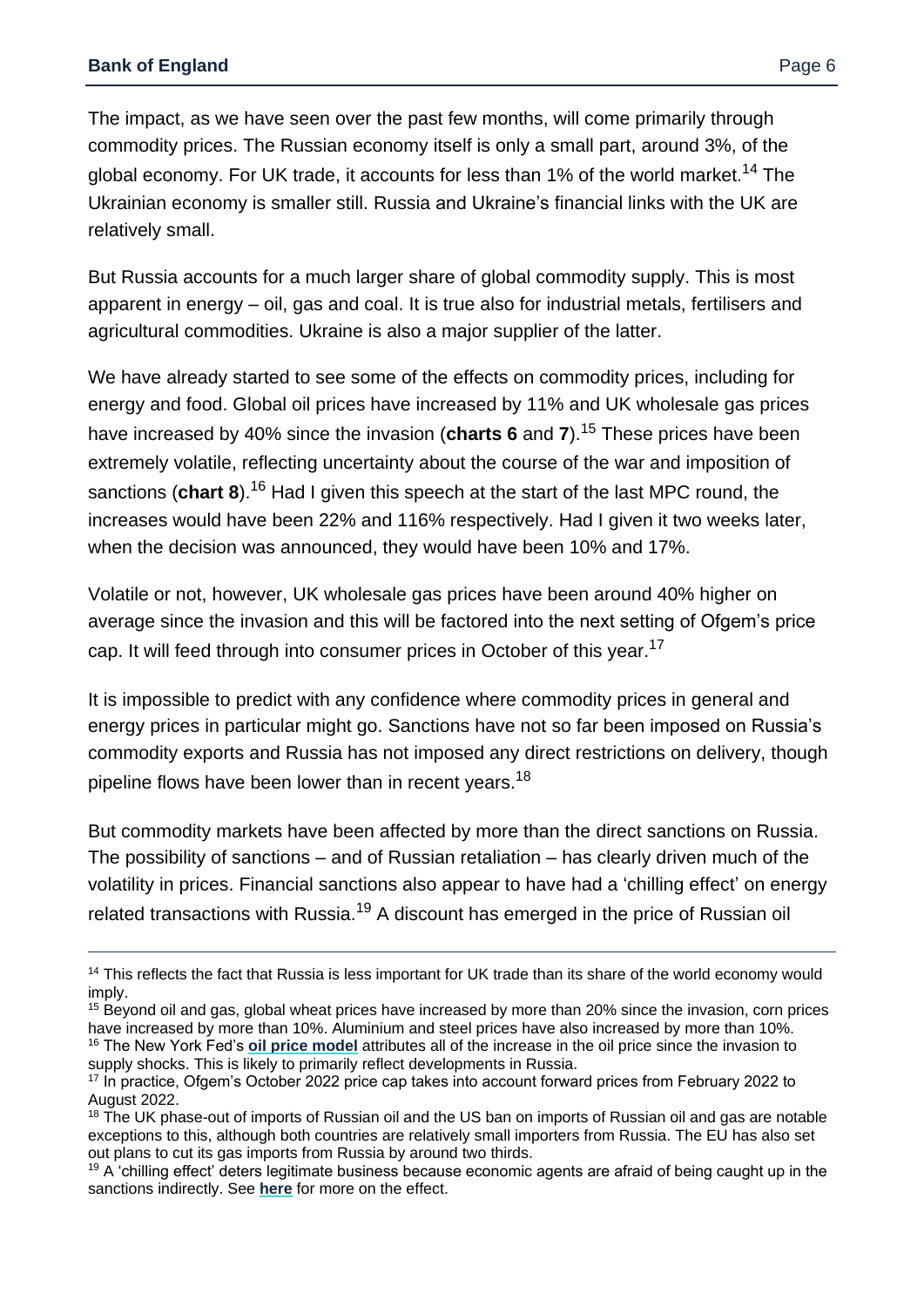relative to oil from other parts of the world (**chart 9**). And, irrespective of sanctions, Russian gas supplies to Europe have declined compared to this time last year and many Western companies have voluntarily stopped transacting with Russian entities.<sup>20</sup>

While we cannot predict with certainty how these markets will evolve, it is very probable that energy and other commodity prices will be higher for longer.<sup>21</sup> This would push up on inflation and down on GDP in advanced economies (**chart 10**).

There are likely to be other impacts on the UK economy from the Russian invasion of Ukraine. Higher and more volatile commodity prices and disruption of commodity supply chains will have an adverse impact on the supply side of the economy.<sup>22</sup> And the general increase in uncertainty will weigh on both household consumption and on business investment.

We are starting to see the prospect of weaker demand show up in household and business surveys. In March, UK consumer confidence fell to its lowest level since November 2020.<sup>23</sup> PMIs are still strong but the forward-looking components have begun to decline from very high levels.<sup>24</sup>

Relative to the MPC's February forecast, these impacts will lead to a higher and more protracted peak in inflation and intensify the squeeze on household incomes, as I have said. We can see relatively clearly the direct impact of energy, goods and food prices on CPI inflation. But forecasting the subsequent impact on household income and consumption is more complex, given it depends on the degree of substitution away from energy and the response of household saving, among other things.<sup>25</sup>

The MPC will not produce its next full forecast, which will work through these effects, until May. But ahead of then we can conduct some simple thought experiments to get an idea of the direction and scale of the energy impacts alone. If we use simple rules of thumb about the pass through from energy prices to CPI inflation, and the response of economic

<sup>21</sup> Oil futures curves for contracts that would deliver oil three years from now show prices that are still more than 5% higher than before the invasion. Gas futures curves converge on pre-invasion levels around one year from now. But note that futures are very illiquid beyond the next couple of years so should be interpreted with caution.

<sup>23</sup> See the **[GfK survey](https://www.gfk.com/en-gb/products/gfk-consumer-confidence-barometer)** for further details.

 $\overline{a}$ 

<sup>20</sup> For example, the oil major Shell **[announced](https://www.reuters.com/business/energy/shell-withdraw-russian-oil-gas-2022-03-08/)** that it would no longer purchase Russian hydrocarbons.

<sup>22</sup> For example, there is **[evidence](https://papers.ssrn.com/sol3/papers.cfm?abstract_id=908675.)** that volatility in oil prices reduces investment, regardless of the level of prices, which would reduce the supply capacity of the economy.

<sup>24</sup> See the **[PMI release](https://www.cips.org/who-we-are/news/faster-service-sector-growth-boosts-uk-economy-in-march-but-prices-charged-inflation-hits-record-high-and-business-optimism-slumps-to-17-month-low-/)** for further details. In addition, nearly half of all UK businesses that have responded to the Bank's ongoing **[Decision Maker Panel survey](https://decisionmakerpanel.co.uk/)** reported that the Russia-Ukraine war will negatively impact on sales.

 $25$  There is material uncertainty around the degree of substitution away from energy that could take place in response to the current shock. See **[here](https://voxeu.org/article/what-if-germany-cut-russian-energy)** for a discussion in the German context.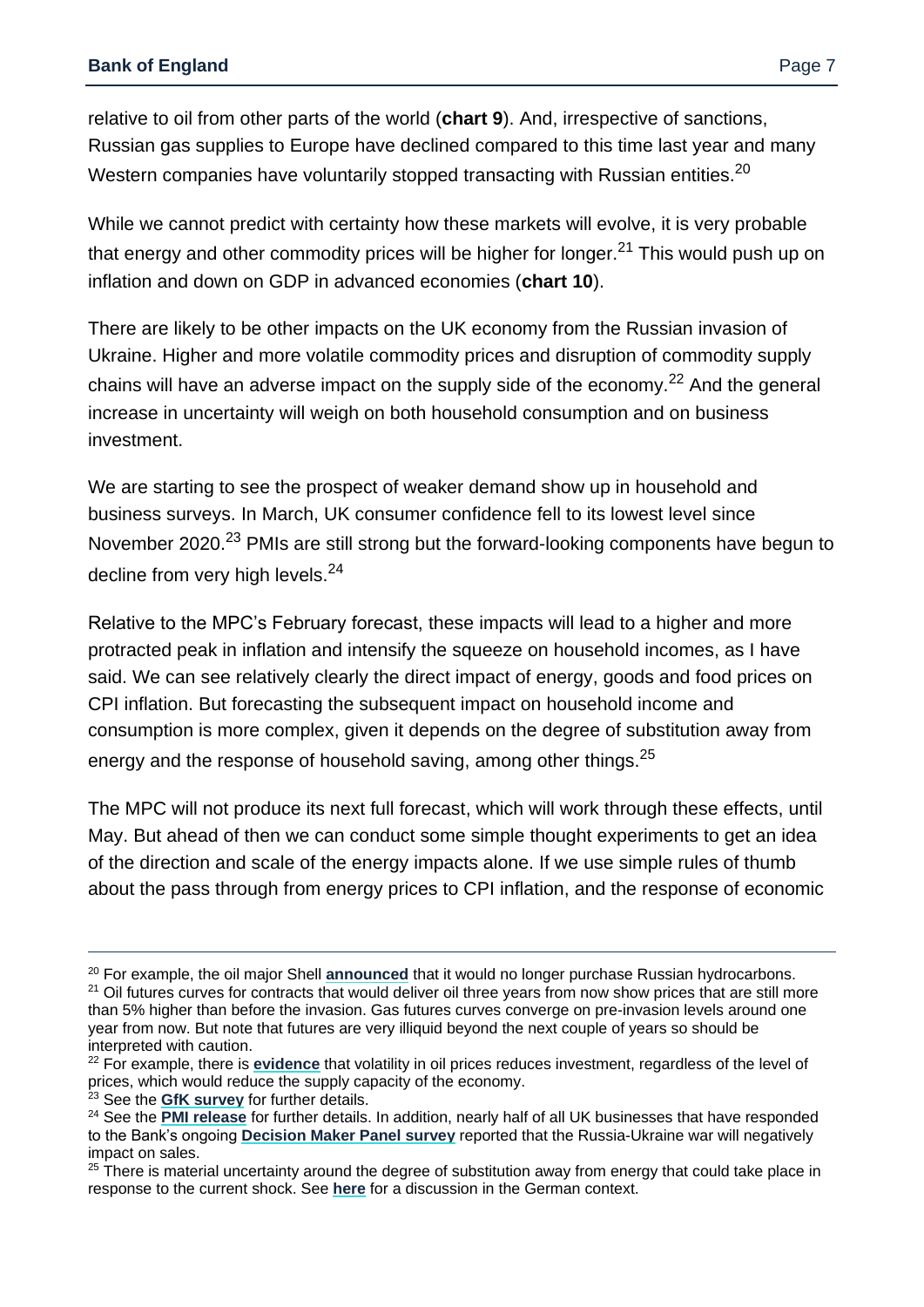$\overline{a}$ 

activity, we can illustrate the potential impacts from just the energy price moves.  $26$  The latest data on energy prices suggests an impact of around 2 percentage points on inflation and around 1% on the level of GDP relative to the February forecast (**table 1**). We should, of course, treat these numbers as illustrative and partial indications of the potential scale. The May MPC forecast is the next opportunity to undertake a full assessment of these impacts.

## **Monetary policy implications**

What implications does this have for monetary policy?

The first and most obvious point to make here is that, given the scale of the energy price increase and the lags in monetary policy, there is little monetary policy can do to offset the externally-generated pressures on prices and hence the very high inflation numbers we are certain to see over the coming quarters. Nor can monetary policy do much to offset the squeeze on household incomes that will result.<sup>27</sup>

What we can do is to ensure that when the current, extreme pressures pass, inflation returns to its 2% target. In my view, that will require balancing two very different risks. The first is ensuring that inflationary pressures do not become embedded in the domestic economy in a way that would keep inflation above target even once energy and other import prices have stopped increasing and possibly even start to decrease.

The risk here is that as we enter into a period of even higher inflation – higher than we have seen for 40 years – with a tight labour market and strong pay growth, expectations of permanently higher inflation begin to drive businesses' and workers' decisions – and crucially that these new norms became embedded deeply enough to withstand the contraction in economic activity and employment we are very likely to see set in around the end of this year. $^{28}$ 

The risk on the other side is that we amplify the impact of the squeeze on incomes and, given the lags in monetary policy, that our actions bear down on the economy as the rate of growth in imported prices subsides, taking inflation well below our target at our policy horizon. The February MPC forecast, which in line with our standard convention assumed that Bank Rate followed the path implied by financial markets, had just such an outcome.

<sup>&</sup>lt;sup>26</sup> Note that the modelling infrastructure the MPC uses to put together its forecasts will take into account a broader range of channels and will therefore be more comprehensive.

<sup>&</sup>lt;sup>27</sup> My colleagues on the MPC have discussed this issue in some detail in speeches over the past year (**[Broadbent 2021](https://www.bankofengland.co.uk/-/media/boe/files/speech/2021/december/lags-trade-offs-and-the-challenges-facing-monetary-policy-speech-by-ben-broadbent.pdf?la=en&hash=D8CDECB9AFF06D2ACD062C4EEFBC4B20D5343384)**, **[Tenreyro 2022](https://www.bankofengland.co.uk/-/media/boe/files/speech/2022/the-economy-and-policy-trade-offs-speech-by-silvana-tenreyro.pdf?la=en&hash=A8423B33372FA0C9A8500EAA47068B2F7B555CAC)**). The scale of the issue has increased since both of those speeches. <sup>28</sup> Note that there is some evidence that oil shocks push up on both inflation and inflation expectations but that second-round effects are limited in the US, especially since the 1990s (**[Wong 2015](https://onlinelibrary.wiley.com/doi/full/10.1111/jmcb.12288)**). **[Aastveit et al.](https://direct.mit.edu/rest/article-abstract/doi/10.1162/rest_a_01073/102826/Inflation-Expectations-and-the-Pass-Through-of-Oil?redirectedFrom=fulltext)  [\(2022\)](https://direct.mit.edu/rest/article-abstract/doi/10.1162/rest_a_01073/102826/Inflation-Expectations-and-the-Pass-Through-of-Oil?redirectedFrom=fulltext)** suggest that this result depends on the source of the underlying shock, with supply shocks generating more limited second-round effects.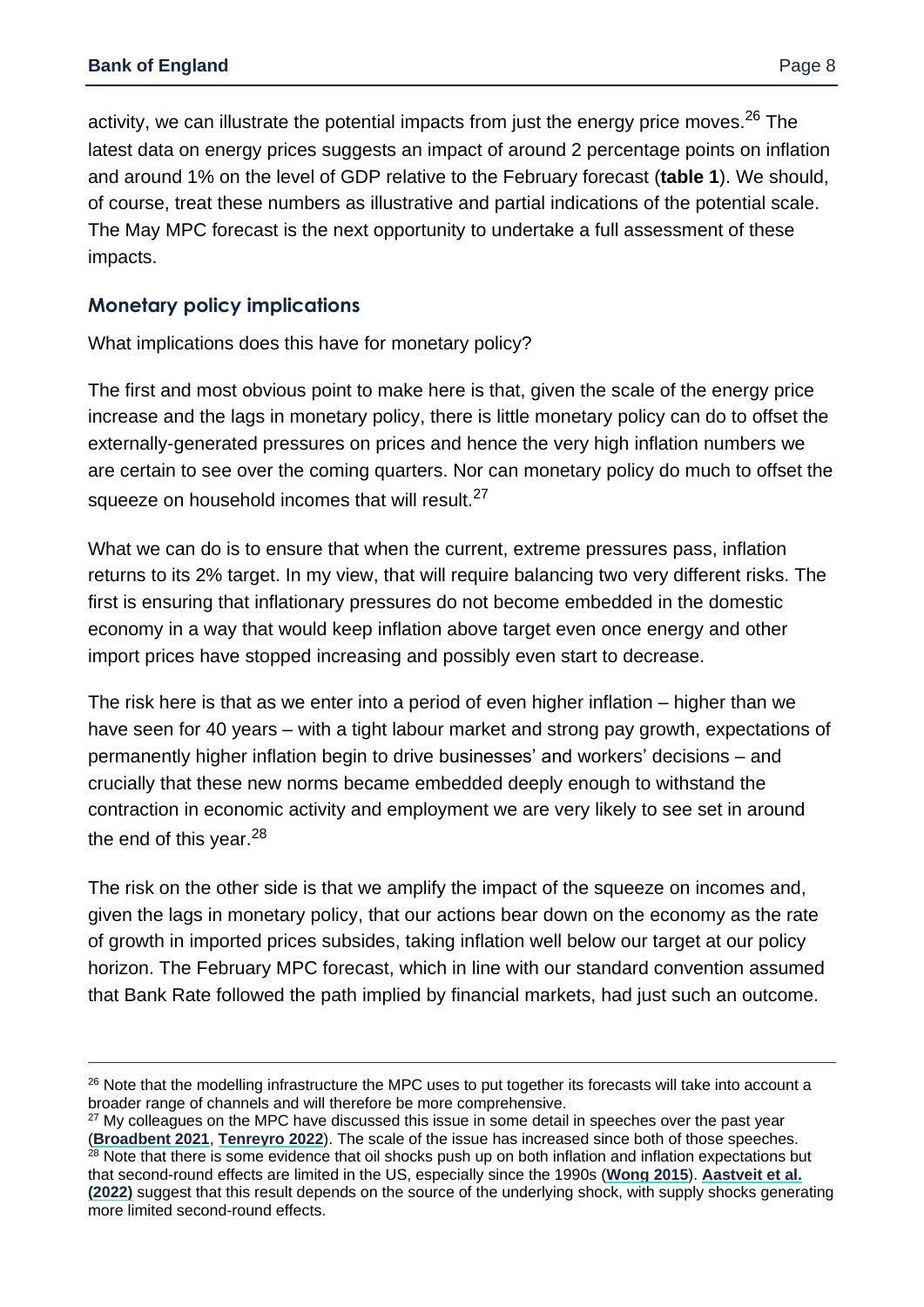$\overline{a}$ 

All else equal the invasion of Ukraine will have made such an undershoot more pronounced.

At the last MPC meeting, shortly after the invasion, I voted against increasing rates. This was not because I take the first risk lightly. As the oldest member of the MPC (by some way) I remember very well indeed the extreme manifestation of such an inflation psychology, which characterised the 1970s. I remember also the cost of correcting it.

But I do not think we are yet seeing a psychology of persistently higher inflation emerge. The predominant driver of the growth we have seen in pay has been the tightness of the labour market. There may also now be some element of catching up with inflation that has already happened.<sup>29</sup>

Several measures of household and business inflation expectations have risen.<sup>30</sup> We should by no means ignore this but we should treat them with caution. As my colleague Silvana Tenreyro has pointed out, there is some evidence that household inflation expectations simply lag prices, particularly large increases in salient prices like petrol and food.<sup>31</sup> There is also large dispersion, which suggests people form expectations in very different ways and this adds uncertainty. And it is those that might have the least wage bargaining power that have the most volatile expectations.

However, households' and businesses' norms are about to be tested by a period of even higher inflation, after the social and economic upheaval of the pandemic which may also have affected attitudes and norms more generally. And firms say to our Agents that they are more willing to pass cost increases into prices and, though this is more marked for goods than services, it is a noticeable departure from the pre-Covid period.<sup>32</sup>

But although the 1970s remains a salutary lesson in what can happen, we should not talk ourselves into believing we are inevitably heading for a repeat performance. UK inflation had been high for several years prior to the great supply shocks 50 years ago. The institutional framework for monetary policy in the UK was very different then as were labour and product markets. Labour market reforms, open markets and greater competition mean firms and workers do not have the same pricing power.<sup>33</sup> It is by no

<sup>29</sup> The Bank's **[Agents](https://www.bankofengland.co.uk/about/people/agents)** report that higher inflation will put upwards pressure on wage growth this year but that this will not persist beyond then. See the February 2022 **[Monetary Policy Report](https://www.bankofengland.co.uk/-/media/boe/files/monetary-policy-report/2022/february/monetary-policy-report-february-2022.pdf)** for more on this. <sup>30</sup> The Bank's latest **[Inflation Attitudes Survey](https://www.bankofengland.co.uk/inflation-attitudes-survey/2022/february-2022)** households' one year inflation expectations were similar to their late-2011 levels, when CPI inflation was last above 5%, although comparisons are complicated by a change in survey method in 2020. The household measures produced by Citi reached record highs in March. The business measures produced by the CBI were above their 2010-19 average.

<sup>31</sup> See **[Tenreyro \(2019\)](https://www.bankofengland.co.uk/-/media/boe/files/speech/2019/understanding-inflation-expectations-and-reality.pdf?la=en&hash=829B8D3C6D0010961A1067F56ABC6E4CA6FD0BD3)** for UK evidence and **[Coibion and Gorodnichenko \(2015\)](https://www.aeaweb.org/articles?id=10.1257/mac.20130306)** for the US.

<sup>32</sup> See the latest Bank of England Agents' **[summary of business conditions](https://www.bankofengland.co.uk/agents-summary/2021/2021-q4)** for a high level summary. <sup>33</sup> For example, there is **[evidence](https://www.resolutionfoundation.org/publications/drag-chilling-impact-unemployment-real-wages/)** that UK real wages were more sensitive to unemployment in the 2000s compared to previous decades. My former MPC colleague Andy Haldane discussed this (**[Haldane 2017](https://www.bankofengland.co.uk/-/media/boe/files/speech/2017/work-wages-and-monetary-policy.pdf?la=en&hash=08C85332E6B0C5D0DD5A5ECBFE9B8E247EBE19F9)**, **[Haldane 2018](https://www.bankofengland.co.uk/-/media/boe/files/speech/2018/pay-power-speech-by-andy-haldane.pdf)**).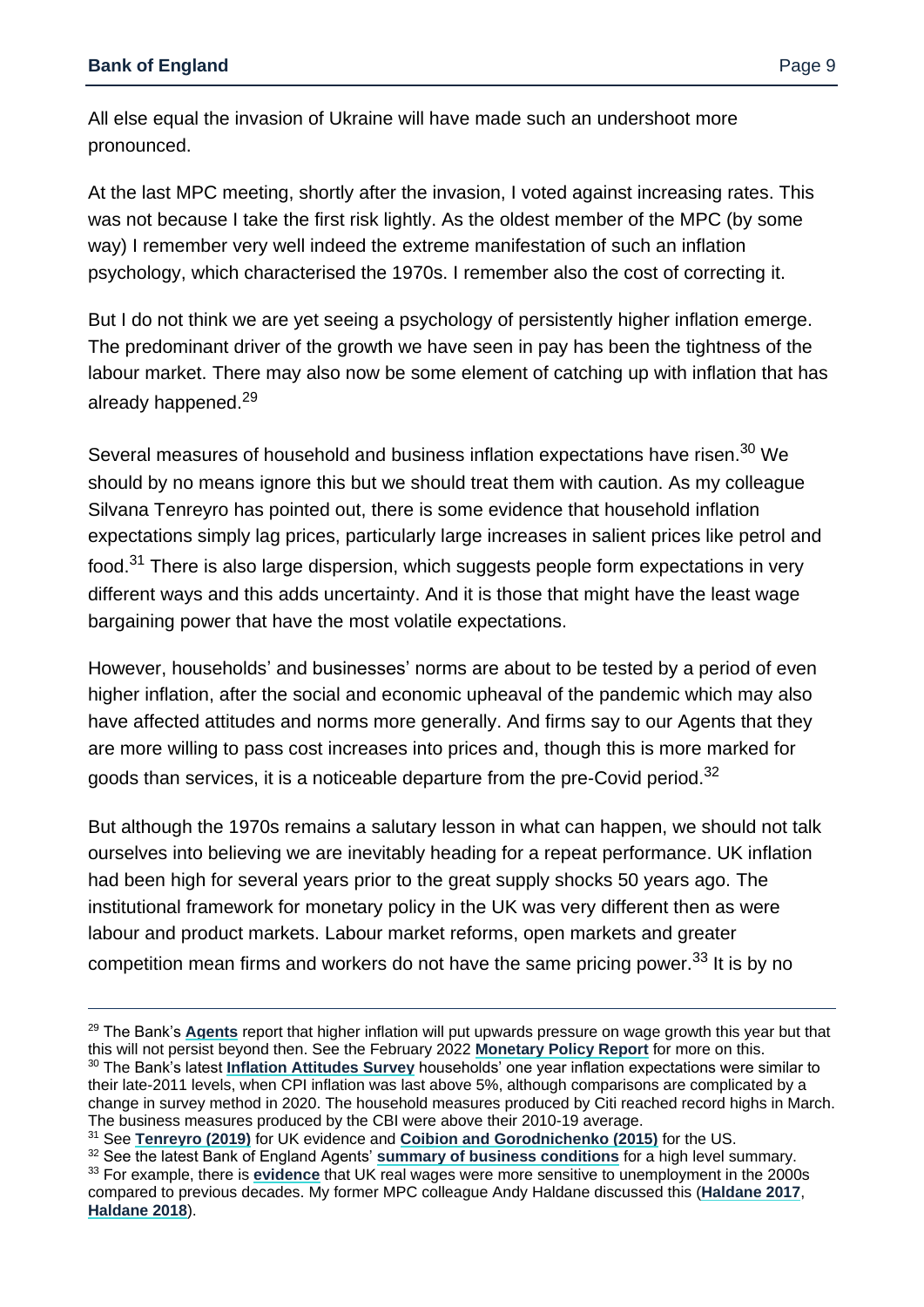means clear that, even with a period of high inflation, we would today see similar price and pay increases in a period of subdued economic activity and higher unemployment.

So while I recognise the risk of second-round effects and that further tightening of monetary policy might be necessary, I am not at present convinced that we will inevitably have to lean heavily and constantly against an embedding of an inflationary psychology as we progress through this challenging period and as the impact of higher commodity prices on real household incomes depresses activity. Rather, we will need carefully to judge the risks on both sides, weighing the evidence on the evolution of domestic prices, wages, activity and employment as it emerges. The MPC's next forecast will be the first opportunity since the invasion to do that.

## **Financial stability**

 $\overline{a}$ 

I want now to look briefly, and through the same lenses, at the impacts of the Russian invasion of Ukraine on financial stability – the Bank of England's other primary objective.

Again, the starting point matters. The UK banking system has emerged from the Covid pandemic so far in a strong position.<sup>34</sup> This reflects the fact that it went into the pandemic with strong capital and liquidity positions, the result of the post financial crisis reforms which included stress testing the major banks to ensure that they could withstand an extreme but plausible stress scenario. They were thus able to maintain credit to the real economy at the onset of the pandemic.

Subsequent fiscal support to the economy meant that the banking system did not need to call on the buffers of capital and liquidity that had been built up. But extensive and repeated stress testing during the pandemic gave us confidence that the banking system could withstand further severe waves of the pandemic even if fiscal support to the economy was absent.

The UK banking system exposure to Russia and Ukraine is small.<sup>35</sup> It is, of course, indirectly exposed through relationships with banks in other jurisdictions, but though some banks in other jurisdictions have larger exposures, the aggregate risks do not appear to be high.<sup>36</sup>

<sup>&</sup>lt;sup>34</sup> The aggregate CET1 ratio for the major UK banks was 16.3% at end-2021. As a result of regulatory changes implemented in early 2022 the ratio has reduced to around 15%, but it remains above the level it was before the pandemic (it was 14.8% at end-2019). Major UK banks hold around £1 trillion of high-quality liquid assets. They continue to comfortably exceed regulatory liquidity guidelines.

<sup>&</sup>lt;sup>35</sup> UK banks' direct exposures to Russia, Belarus and Ukraine comprise much less than 1% of CET1 capital. <sup>36</sup> Some EU countries' banks have large headline exposures to Russia: for example in 2021 Q3,

consolidated claims on Russia were around 5%, 10% and 20% of CET1 capital for banks from France, Italy and Austria, respectively. However, most of the claims of the banks from these three EU countries were via their locally funded Russian subsidiaries, limiting the potential losses to the parent institutions.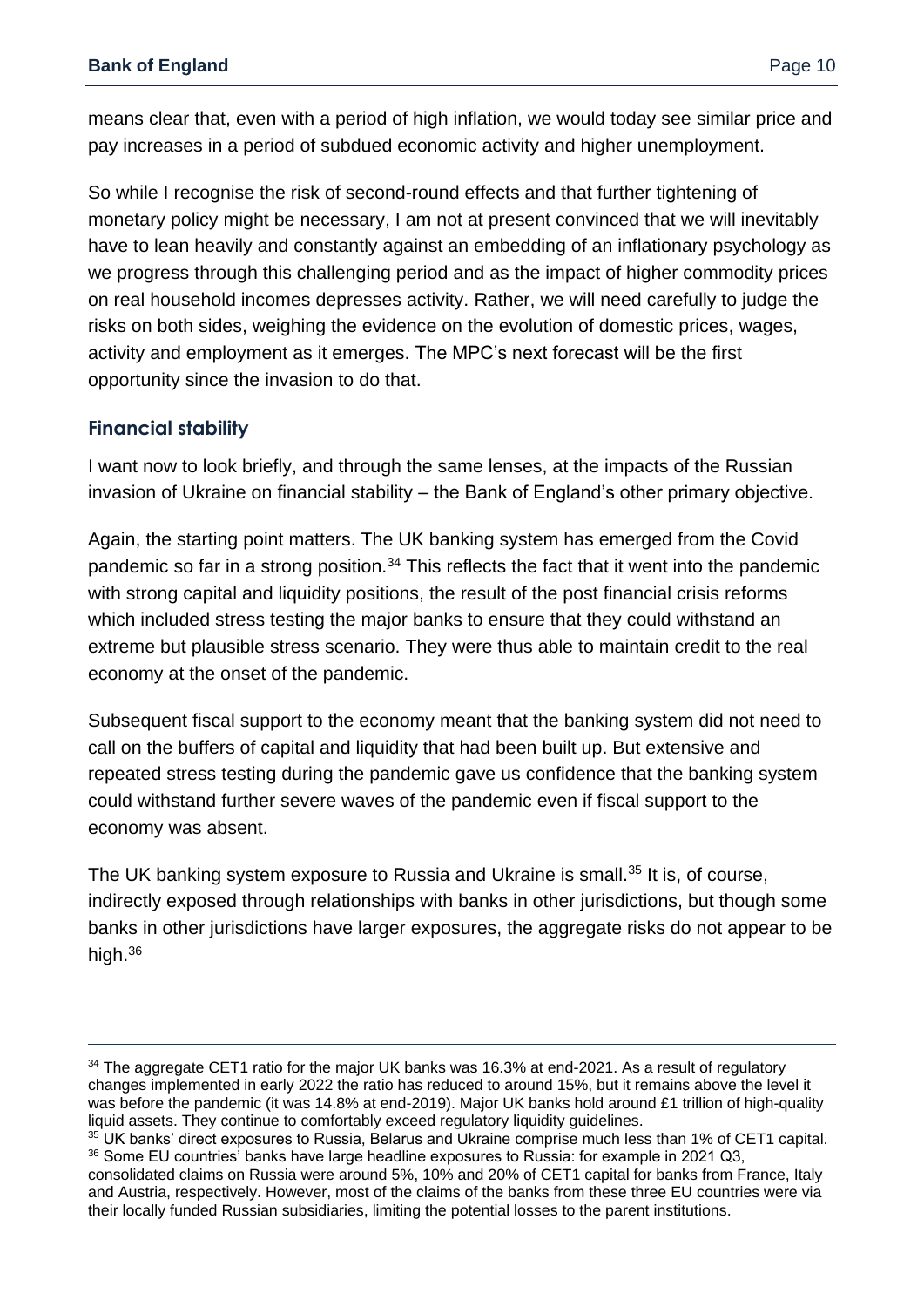The impacts on the banking system are more likely to come through two channels. First, and most directly, the impact of higher and more volatile commodity prices on the financing of commodity trading and supply. And second, and more indirectly, through the general impact of higher inflation and lower economic activity on banks' balance sheets.

I will discuss the commodity channel later. On the general economic impact, the current high levels of capital and liquidity provide substantial resilience. The Bank of England's annual stress test in 2019, which tested the system against a scenario of weak economic growth and relatively high inflation, also provides assurance here.<sup>37</sup>

The starting position of non-bank finance, the universe of investment funds, insurance companies and pension funds and the financial markets that serve and connect them, is more complex. The non-bank financial system experienced major and very disruptive liquidity stress at the onset of the Covid crisis in March 2020. This run – the so called 'dash for cash' – was only broken by massive injections of liquidity into the system by central banks.<sup>38</sup>

The non-bank ecosystem as a result has emerged from Covid with greater liquidity, which will help to cushion liquidity stress. At the same time, however, investment portfolios have begun to shift away from riskier assets as inflation has begun to rise and monetary policy in many advanced economies has started tightening, not just after the Covid related policy support, but after a decade of low rates and substantial QE.

The uncertainty and disruption, including of financial sanctions, generated by the invasion of Ukraine, will make this shift more difficult to manage and, depending on the evolution of the conflict, more extreme investor 'flights to safety' cannot be ruled out. Moreover, although there has been substantial work to identify the causes of the 'dash for cash', the underlying liquidity fragilities have not yet been addressed.

So far, however, and despite some large moves<sup>39</sup>, financial markets have in general managed the additional pressures related to the invasion in an orderly manner.

However, the impact has been far more pronounced commodity markets. The supply and trading of commodities involves a complex system which includes producers, brokers, trading houses, speculators and end users. It is financed by banks and non-banks and makes extensive use of market platforms and clearing houses as well as over the counter trading and hedging. It is tied together by a fabric of derivatives and physical supply

<sup>38</sup> See **[Cunliffe \(2022\)](https://www.bankofengland.co.uk/-/media/boe/files/speech/2022/the-state-of-financial-stability-speech-by-jon-cunliffe.pdf?la=en&hash=10A3B7B12901EAA7CDD3B2F4970FA27F97477BFB)** for more on the 'dash for cash'.

 $\overline{a}$ 

<sup>&</sup>lt;sup>37</sup> The 2019 Annual Cyclical Scenario showed that the UK banking system is resilient to deep simultaneous recessions in the UK and global economies, with a material pickup in inflation in the UK.

 $39$  The  $1$ -year 1-year forward GBP OIS rate – a measure of medium-term interest rate expectations – moved up from around 0.5% in the autumn of 2021 to around 2% before the invasion. The FTSE 250 UK share price index fell by more than 10% in value over that period.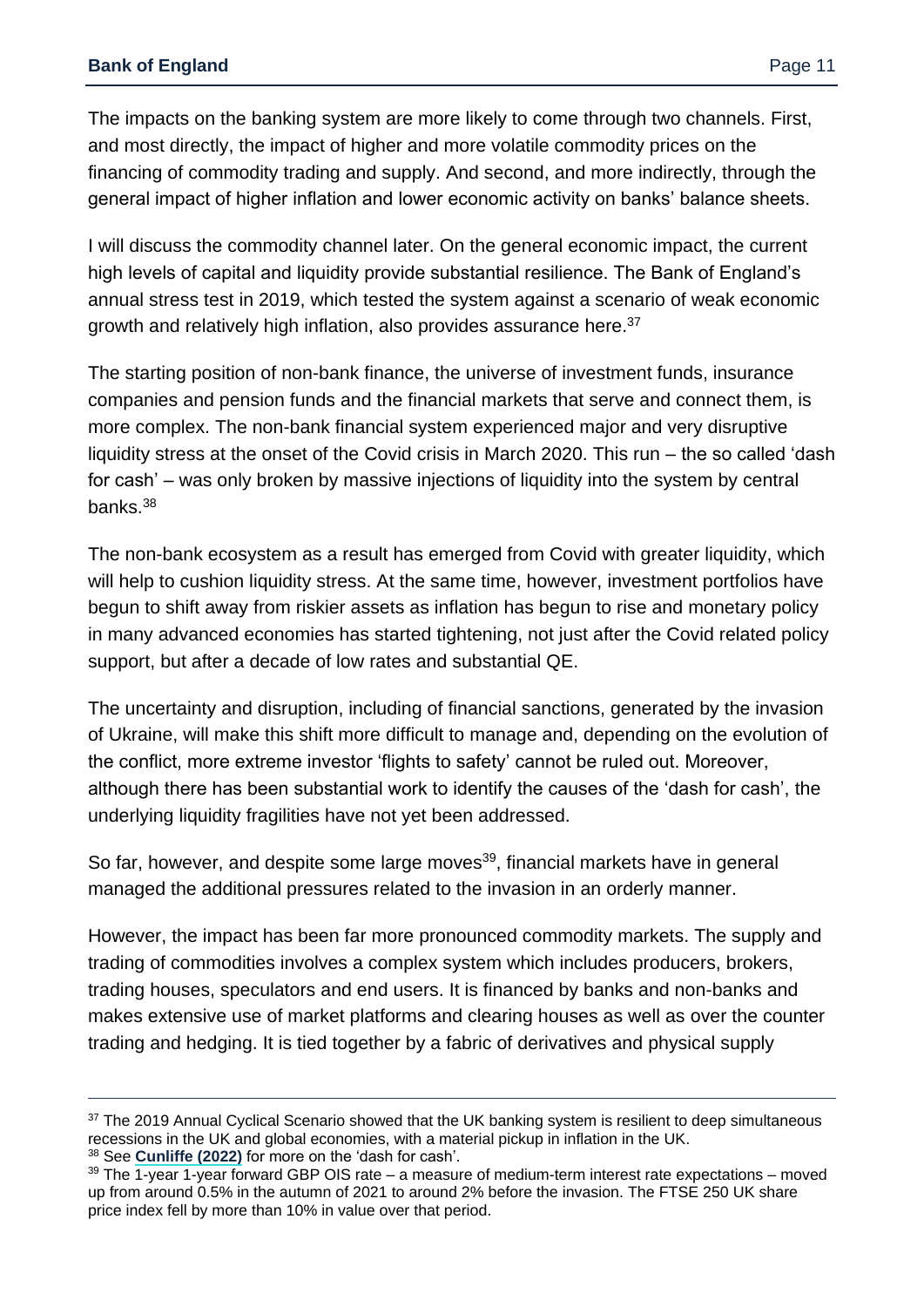contracts that enable the real economy participants – producers and end users – to have certainty about future prices.

The extreme volatility and price increases in a wide range of commodities that I described earlier (**chart 11**) has severely stressed this complex system. This stress has been crystallised for many participants by the extra collateral, or margin, they need to put up – either to CCP clearing houses or bilaterally to other market participants – when risks increase and prices move against them.

By requiring parties to a derivative contract to put up more collateral as risk increases, and requiring them to exchange gains and losses daily rather than letting them build up, margin call protects the contract and limits counterparty credit risk. The financial crisis 15 years ago demonstrated what can happen when participants lose confidence in the ability of their counterparties to fulfil their contracts and when the derivative contracts that are intended to protect against risk fail.

While the commodities supply and trading system has been severely stressed by some of the consequences of the Russian invasion, we have not so far seen major disruption. With the exception of one episode, markets have continued to operate. Market participants have been able to meet margin calls, albeit with difficulty in some cases. Banks have continued to finance the market. These markets are relatively small compared to financial markets in general. However, their opacity makes it more difficult to monitor risks, and given the interconnections with the financial system it is possible that feedback loops and other mechanisms could amplify disruption, which might in turn impact both on the financial system more generally and on the real economy. We need to be very vigilant to these risks, as the Financial Policy Committee of the Bank has emphasised.

The episode I referred to earlier is the suspension of the market for nickel, at the London Metals Exchange for a number of days after the market price quadrupled over two days. These extreme market moves were very much greater than the moves seen in the market for other industrial metals affected by the Russian invasion and clearly reflected other factors.

The FCA and the Bank have announced reviews of the events at the market and the clearing house respectively. There will, I am sure, be lessons to be learned, including around the transparency and the operation of the market overall – i.e. both the public and the over the counter market – and the resilience of participants. More generally, given the role they play in the real economy and the links to the financial system, we may want, when the dust has settled, to reflect on the resilience under stress of the commodity supply system, including the financial services that support it.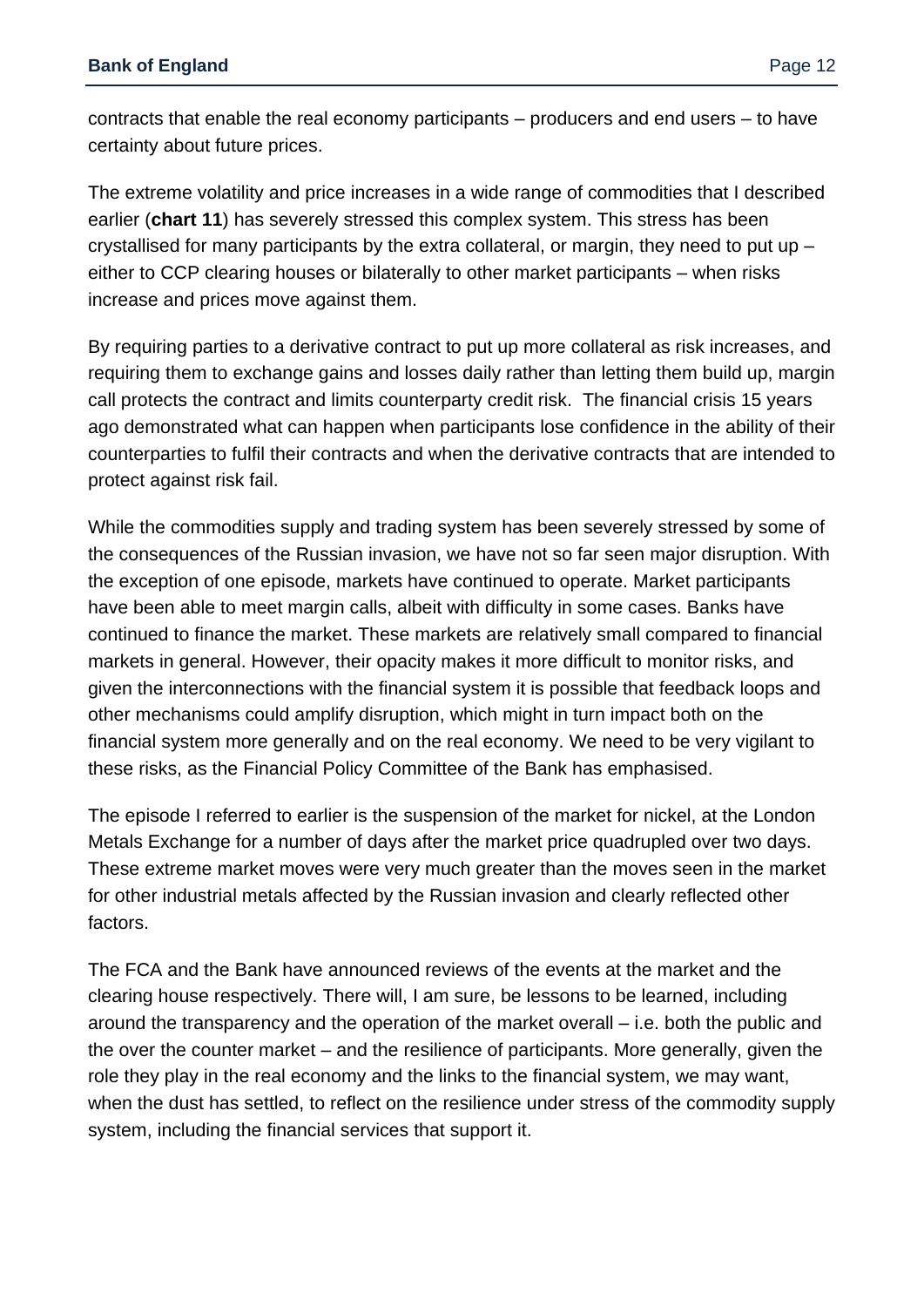## **Conclusion**

I started this speech with the global economic recovery from Covid and have ended it talking about the price of nickel. If there is a theme here it is that monetary and financial stability, the Bank's twin objectives, are sometimes buffeted violently by exogenous events – a pandemic or, tragically as we see from the pictures emerging from Ukraine, by the unprovoked aggression of one country against a peaceful neighbour. The Bank cannot control or shape such events. What we can do, and what you can have confidence that we will do, is to use our tools carefully and flexibly as these shocks pass through the economy and through the financial system to deliver those objectives of monetary and financial stability.

The views expressed here are not necessarily those of the Bank of England, the Monetary Policy Committee or the Financial Policy Committee. I would like to thank Marilena Angeli, Clare Ashton, Shaheen Bhikhu, David Curry, Oliver Davies, Chris Ford, Julia Giese, David Glanville, Doug Rendle, Marek Rojicek, Andrea Rosen, Catherine Shaw, Brad Speigner, Cormac Sullivan, Luc Tucker, Danny Walker, Charlie Warburton and Nora Wegner for their help in preparing the text. I would like to thank Andrew Bailey, Colette Bowe, Sarah Breeden, Huw Pill, Michael Saunders, Christina Segal-Knowles and Silvana Tenreyro for their helpful comments.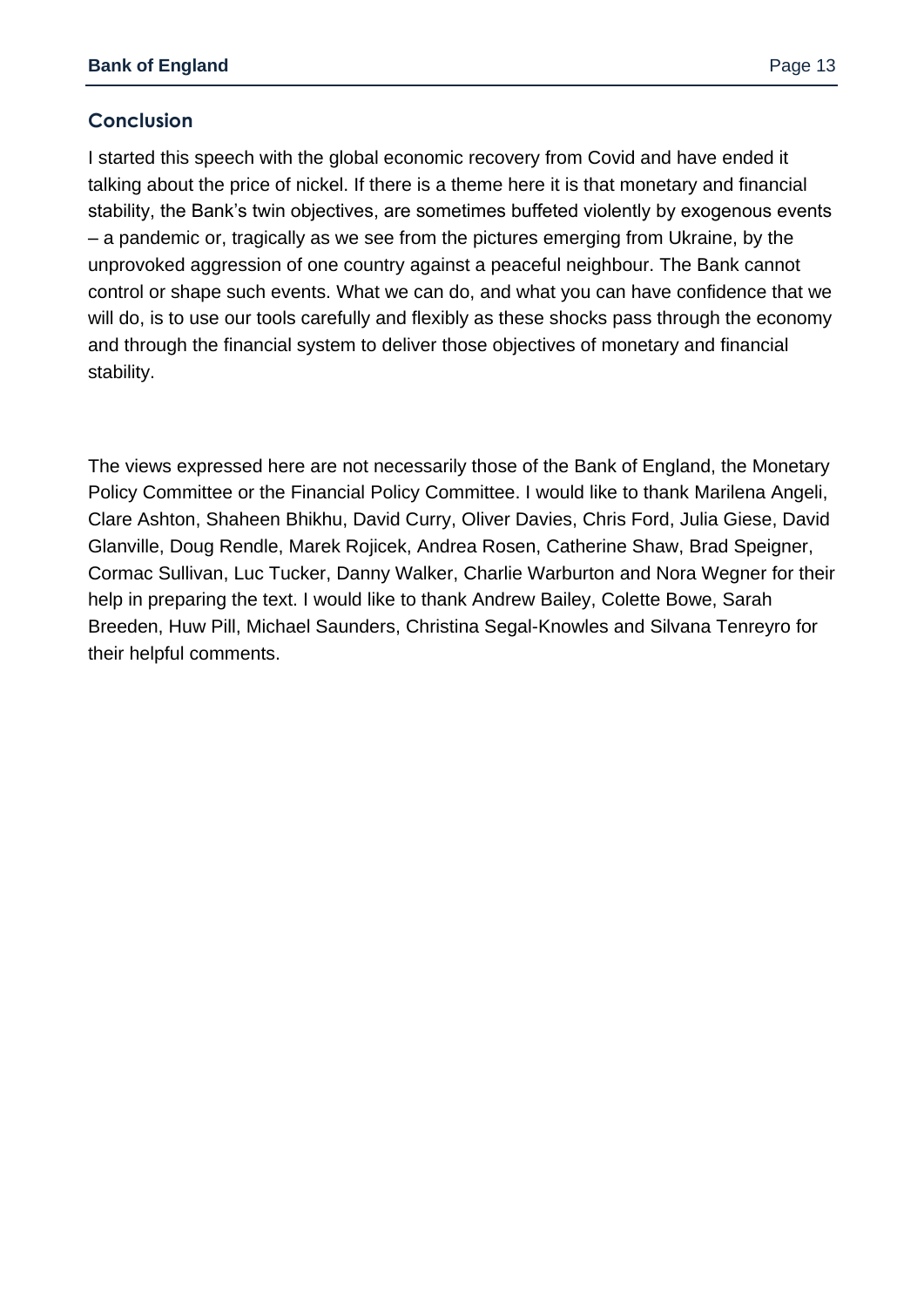## **Chart 1: Goods and services with high import intensity have inflation rates in the UK that are high by historical standards**

UK CPI inflation by component (a)



#### Source: ONS

(a) The chart shows contributions to annual CPI inflation split by the import intensity of the underlying category, taking into account direct and indirect import content.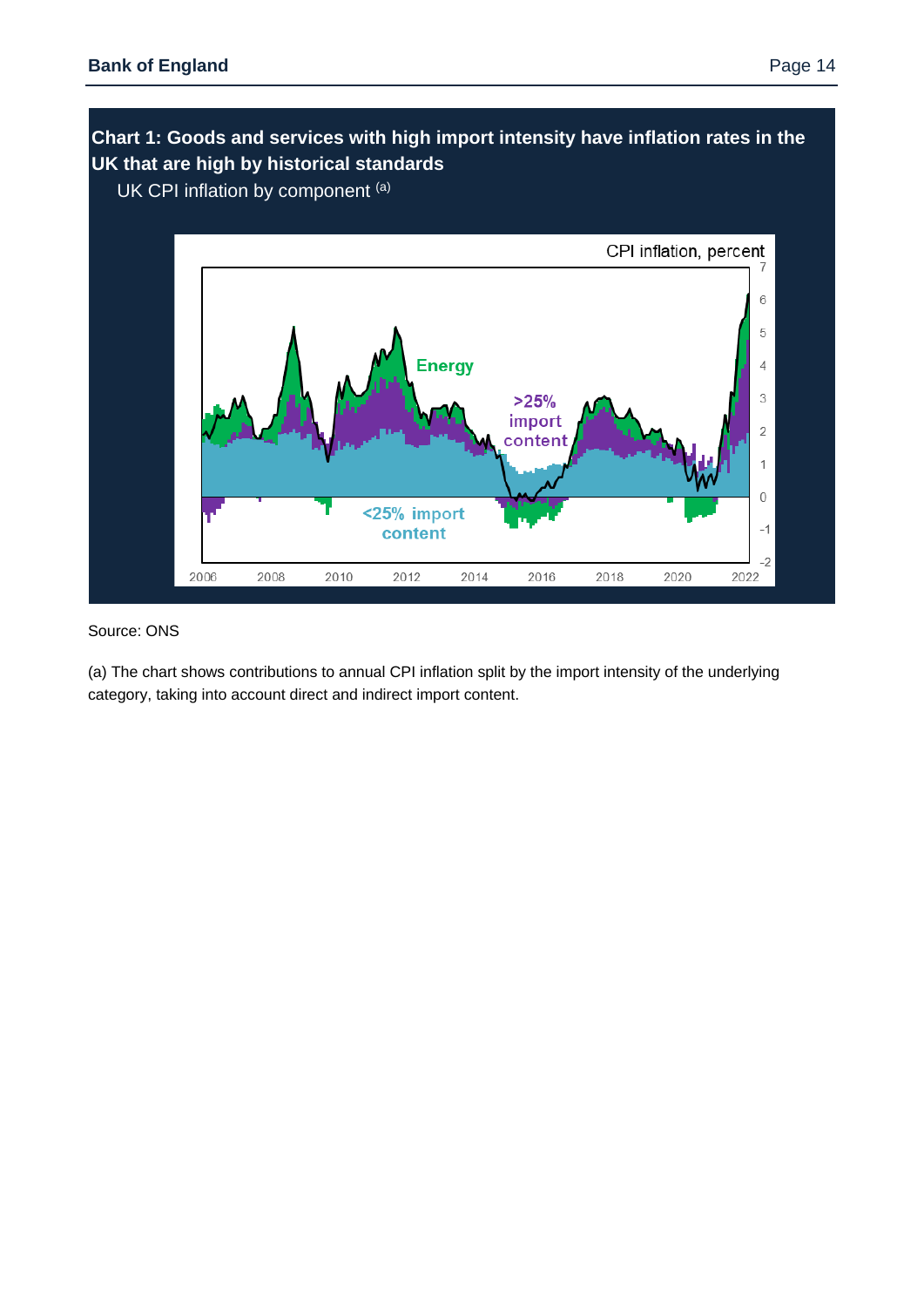

#### Source: ONS

(a) The chart shows differences in real terms relative to 2019 Q4, the last quarter before the onset of the Covid pandemic in the UK.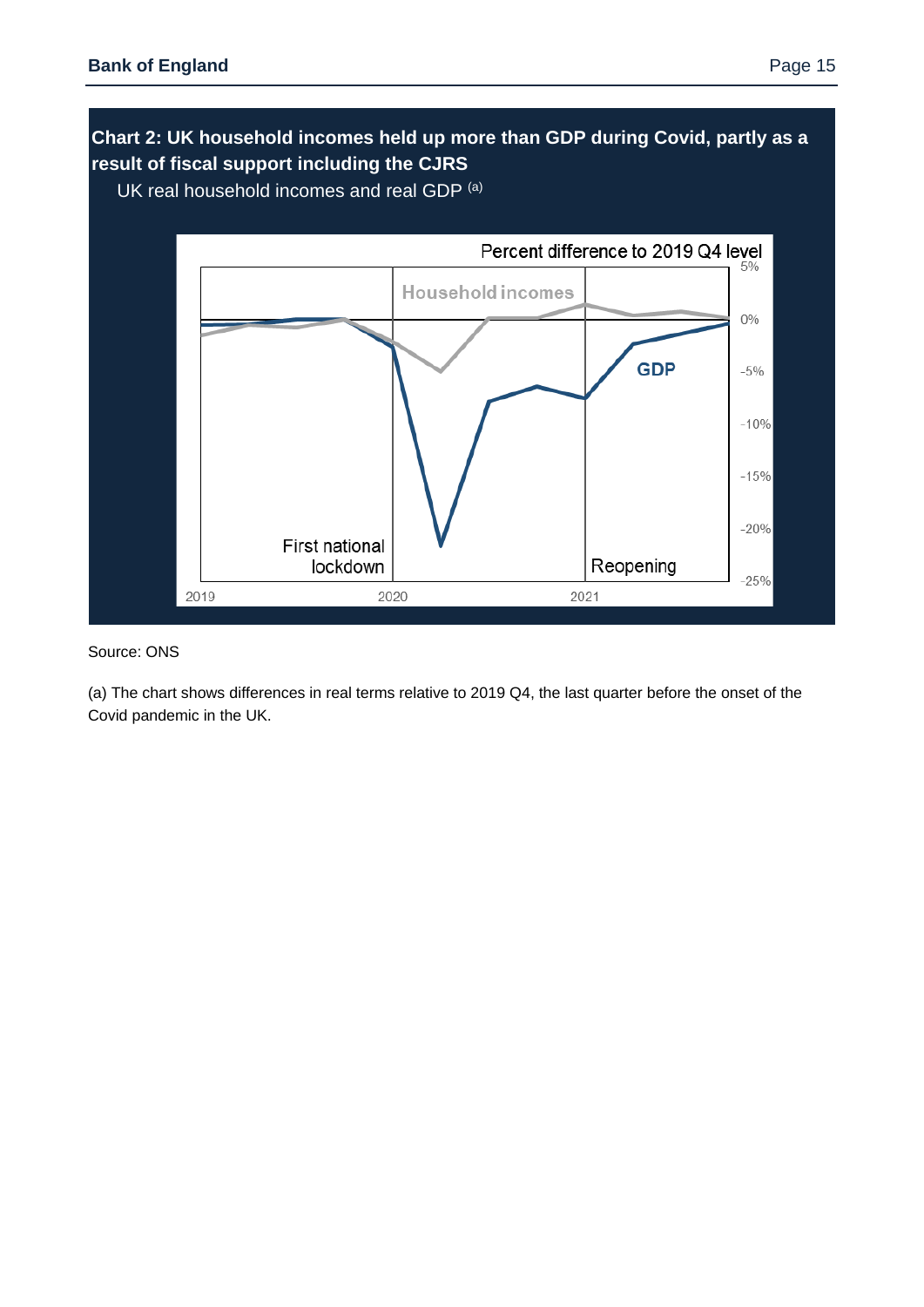## **Chart 3: UK CPI inflation has been driven much higher by energy, goods and food prices in recent months**

UK CPI inflation by component (a)



#### Source: ONS

(a) The chart shows contributions to annual CPI inflation split by category.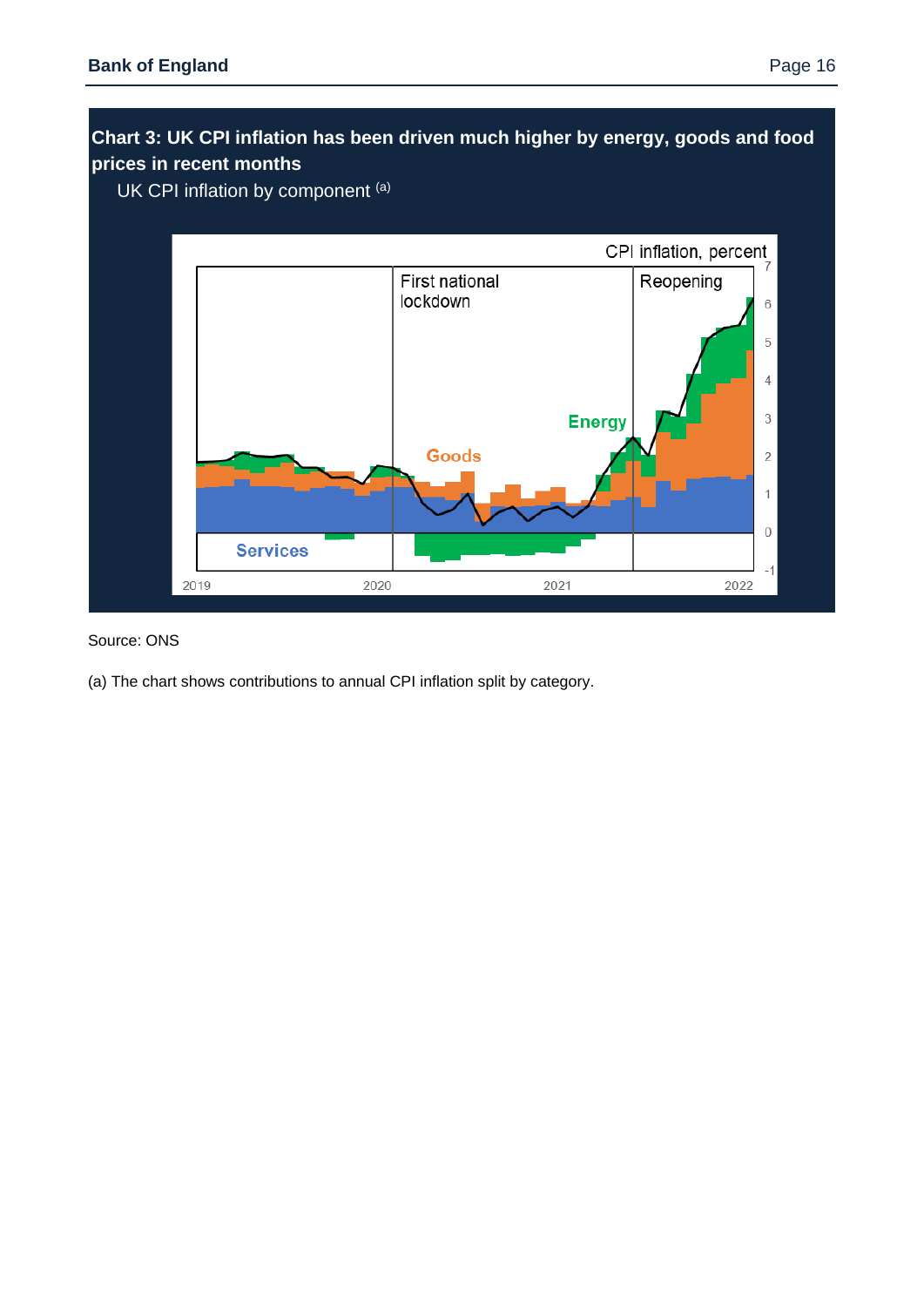## **Chart 4: UK labour force participation is still yet to recover fully from the Covid pandemic**

UK labour force participation, employment and real GDP (a)



#### Source: ONS

(a) The chart shows differences relative to 2019 Q4, the last quarter before the onset of the Covid pandemic in the UK.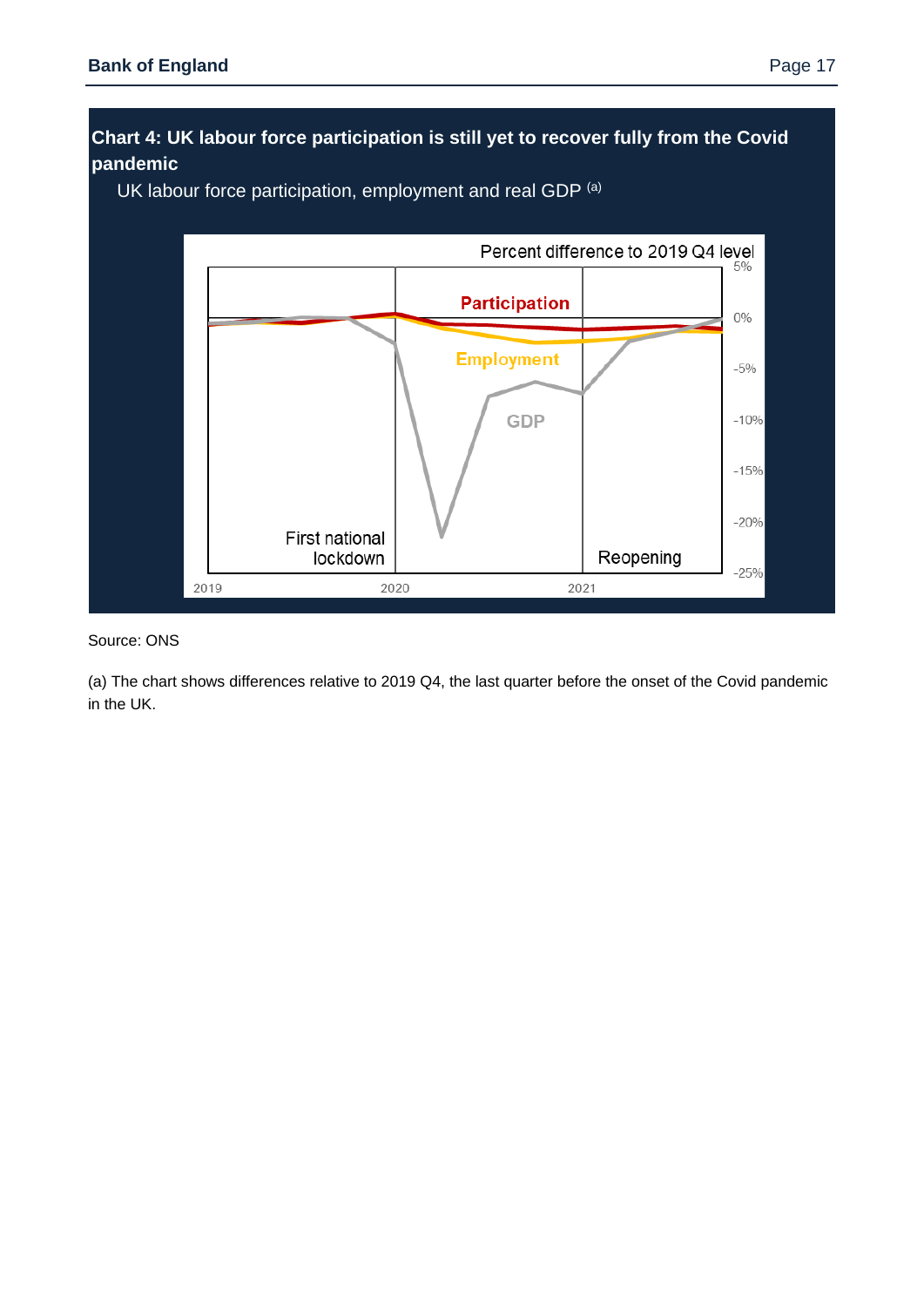

Source: Living Costs and Food Survey, ONS

(a) Illustrative Bank staff analysis showing weekly spending on fuel (petrol, diesel and other motor oil), electricity, gas and other fuels and food and non-alcoholic beverages as a share of households' weekly disposable income, for each gross household income decile, as well as the proportion of income saved each week. The survey data covers the 2019-20 financial year. Mortgage principal repayments are included in the measure of savings.

\*On average, households in the lowest income decile reported spending more than their income each week which may indicate they are running down savings (e.g. during retirement or a temporary period of unemployment) or borrowing, but may also be a result of some misreporting.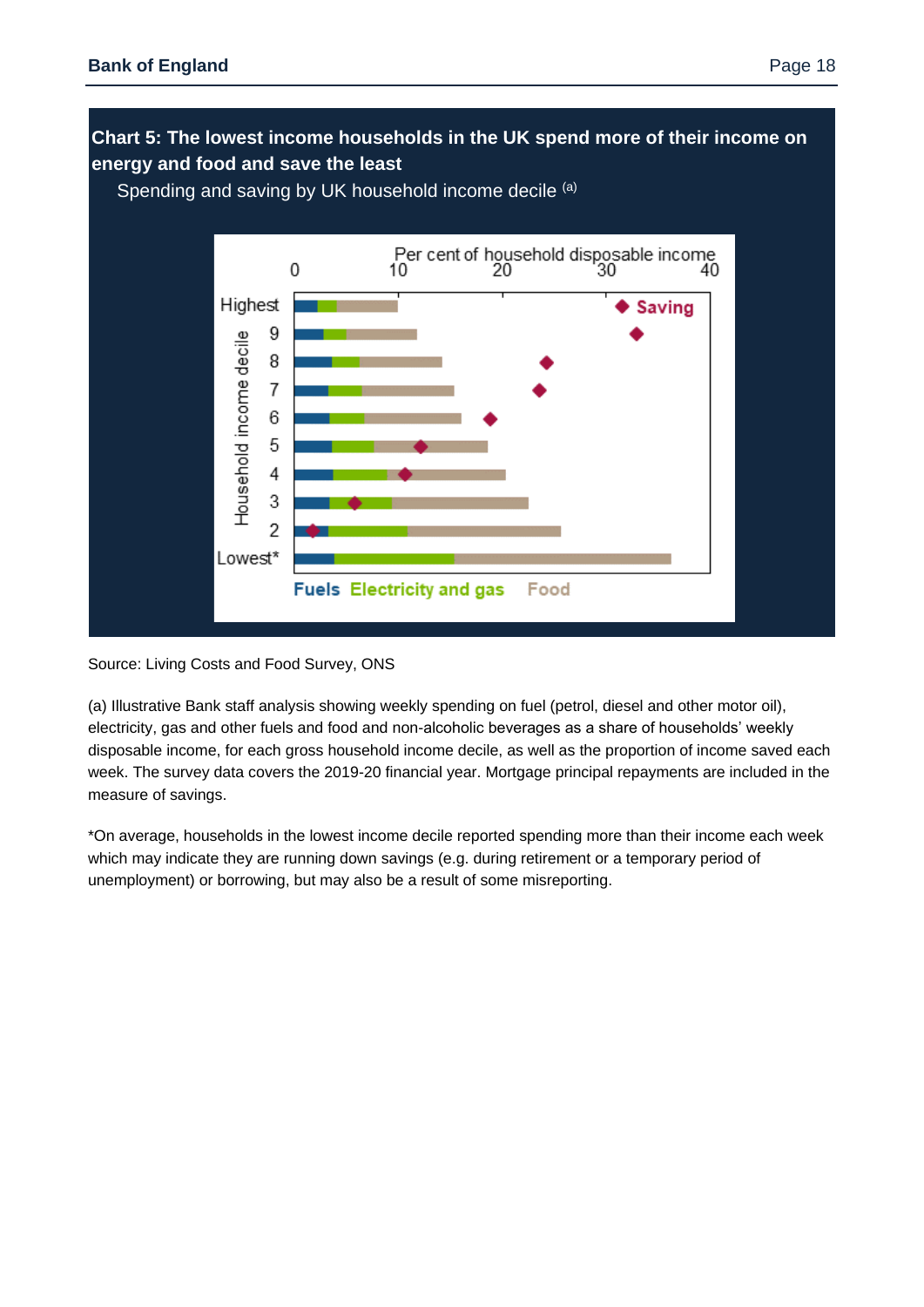## **Chart 6: Global oil prices have risen by 50% since the start of this year and by 20% since the Russian invasion**

Brent crude oil prices in 2022 (a)



#### Source: Bloomberg

(a) The chart shows the percentage change in the Brent crude oil price per barrel in dollars since the first trading day of 2022. Key events labelled. Latest data close 31 March.



#### Source: Bloomberg

(a) The chart shows the percentage change in the spot UK natural gas price per therm in pounds sterling since the first trading day of 2022. Key events labelled. Latest data close 31 March.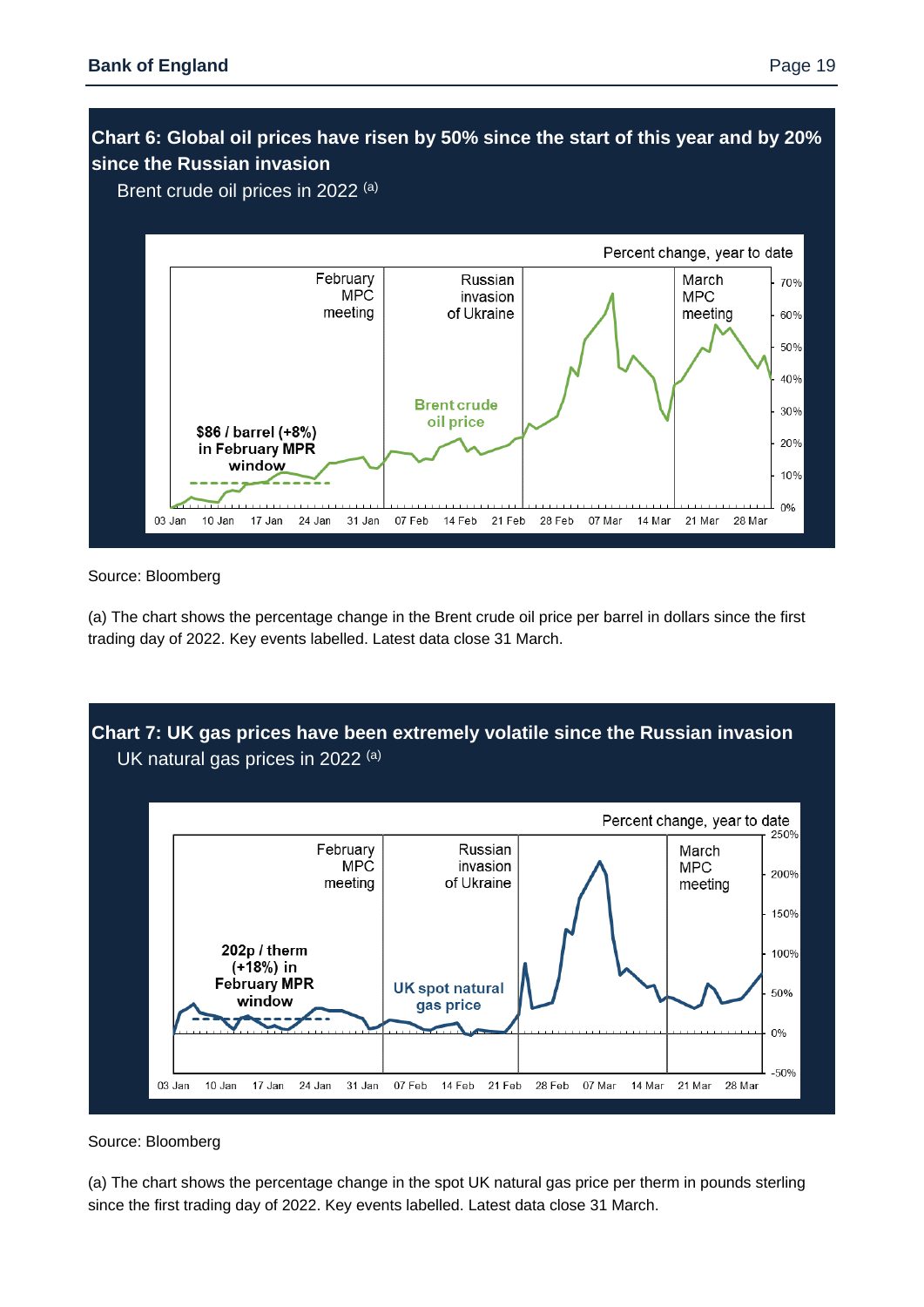## **Chart 8: The volatility of oil and gas prices has picked up materially since the Russian invasion**

Brent crude oil and UK natural gas prices in 2022 (a)



Source: Bloomberg

(a) The chart shows the 5-day trailing standard deviation of the daily percentage change in the Brent crude oil price and spot UK natural gas price since the first trading day of 2022. Key events labelled. Latest data close 31 March.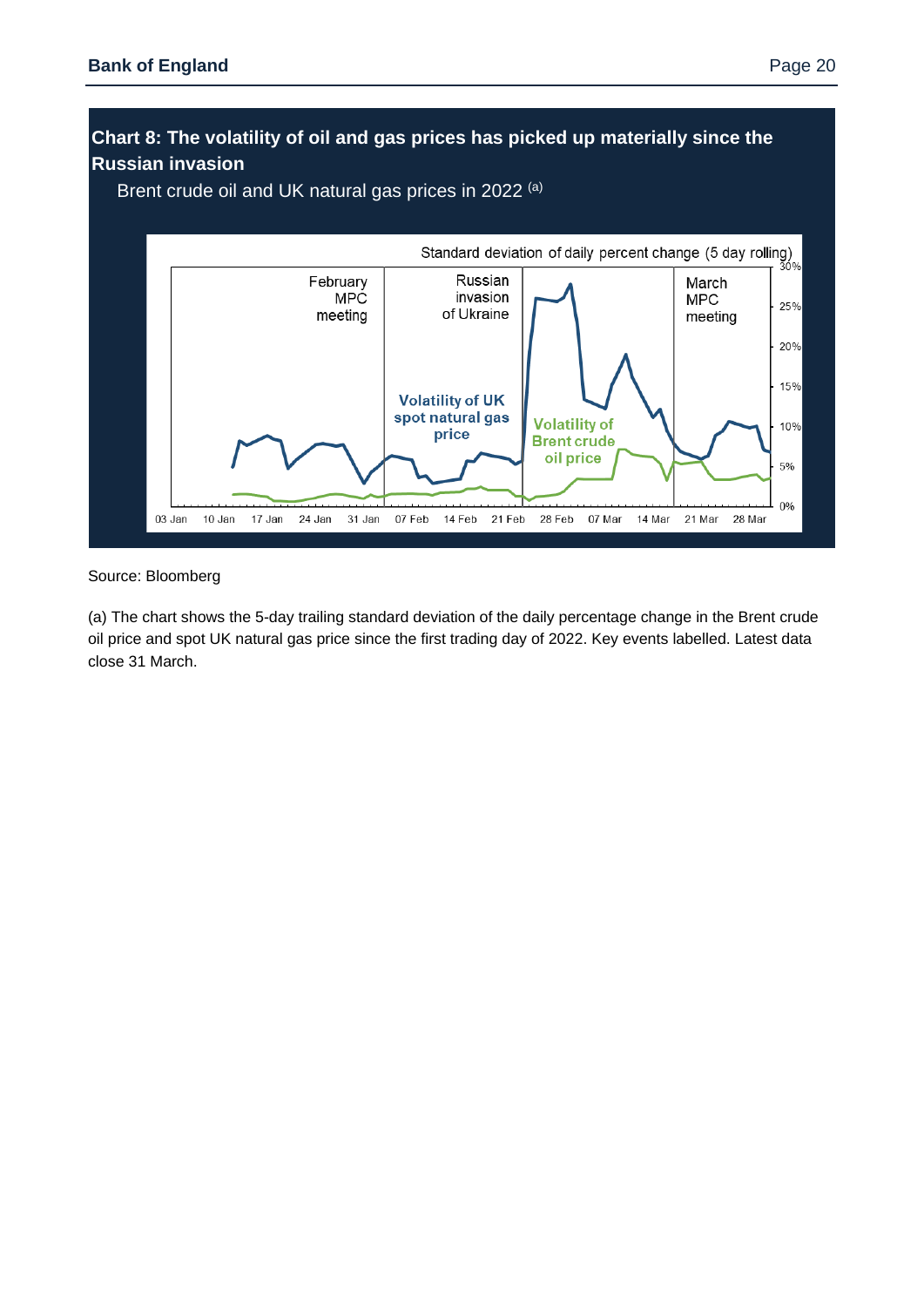

Source: Bloomberg

(a) The chart shows the Brent crude oil price per barrel in dollars since the first trading day of 2022 vs the Russian Urals oil price. Key events labelled. Latest data close 31 March.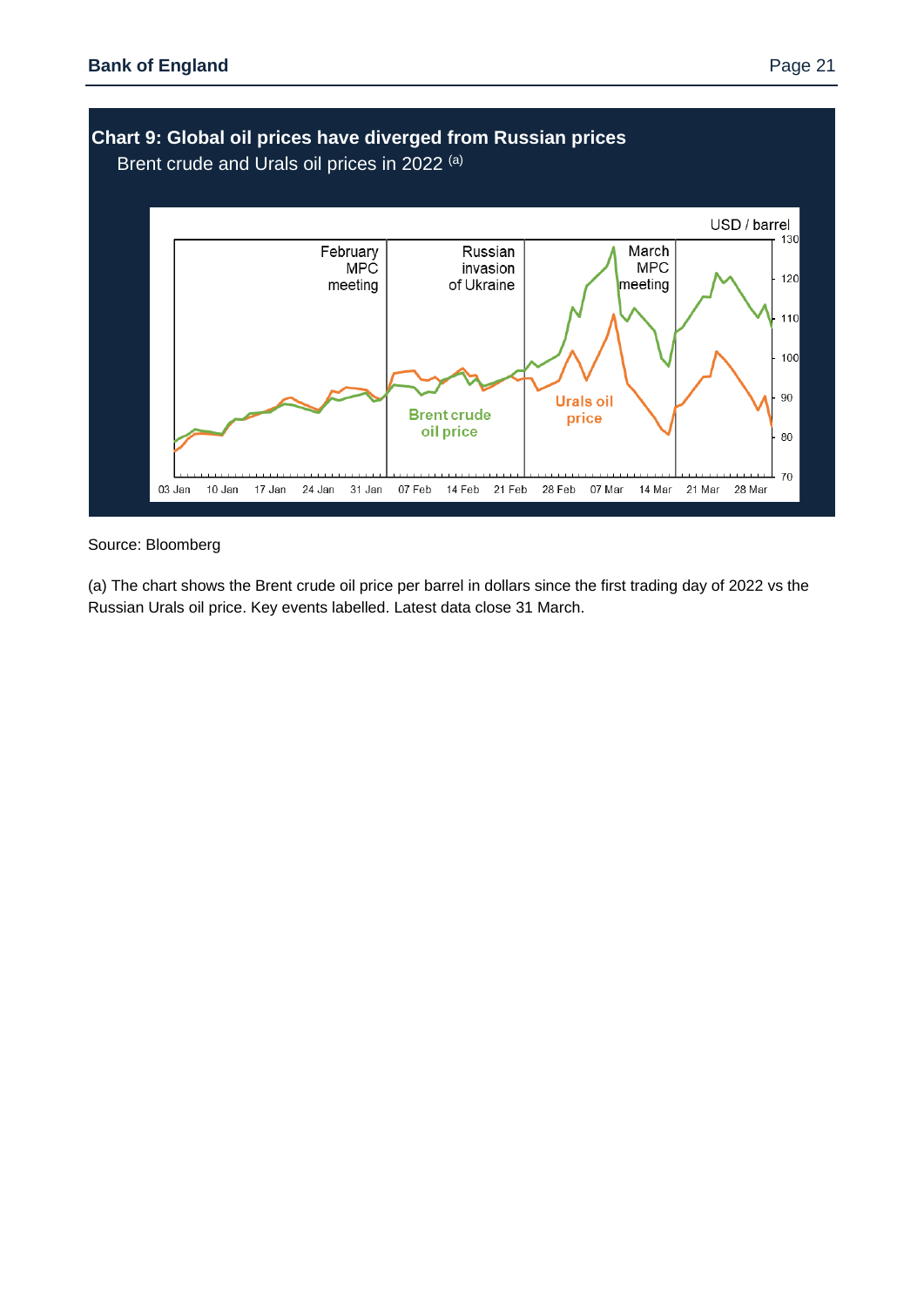

Source: Bloomberg, national statistics agencies, Bank calculations

(a) These ready reckoners are partial and are aimed at capturing the impact of rising oil and gas prices on the level of consumer prices through (i) direct energy impacts (petrol and utility prices) and (ii) indirect effects through firms' costs. We also provide partial estimates of the impact on the level of GDP, by assuming that increases in consumer prices feed through one-for-one into lower real incomes and lower consumption. We assume no impact on the US from gas prices.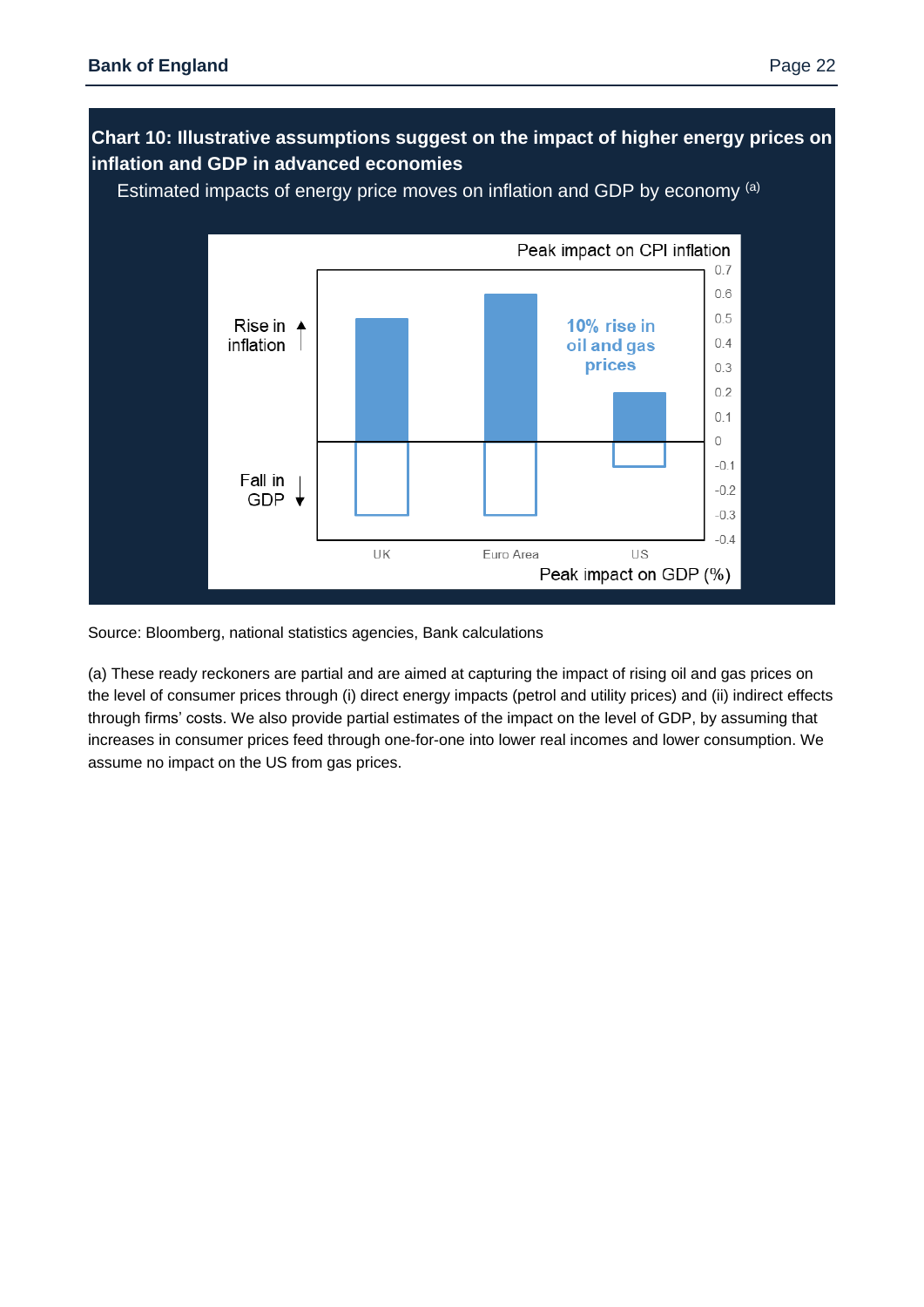

**Chart 11: Many commodity prices have risen since the Russian invasion of Ukraine**

#### Source: Bloomberg

(a) The chart shows the changes in unit prices in dollars. Latest data close 31 March.